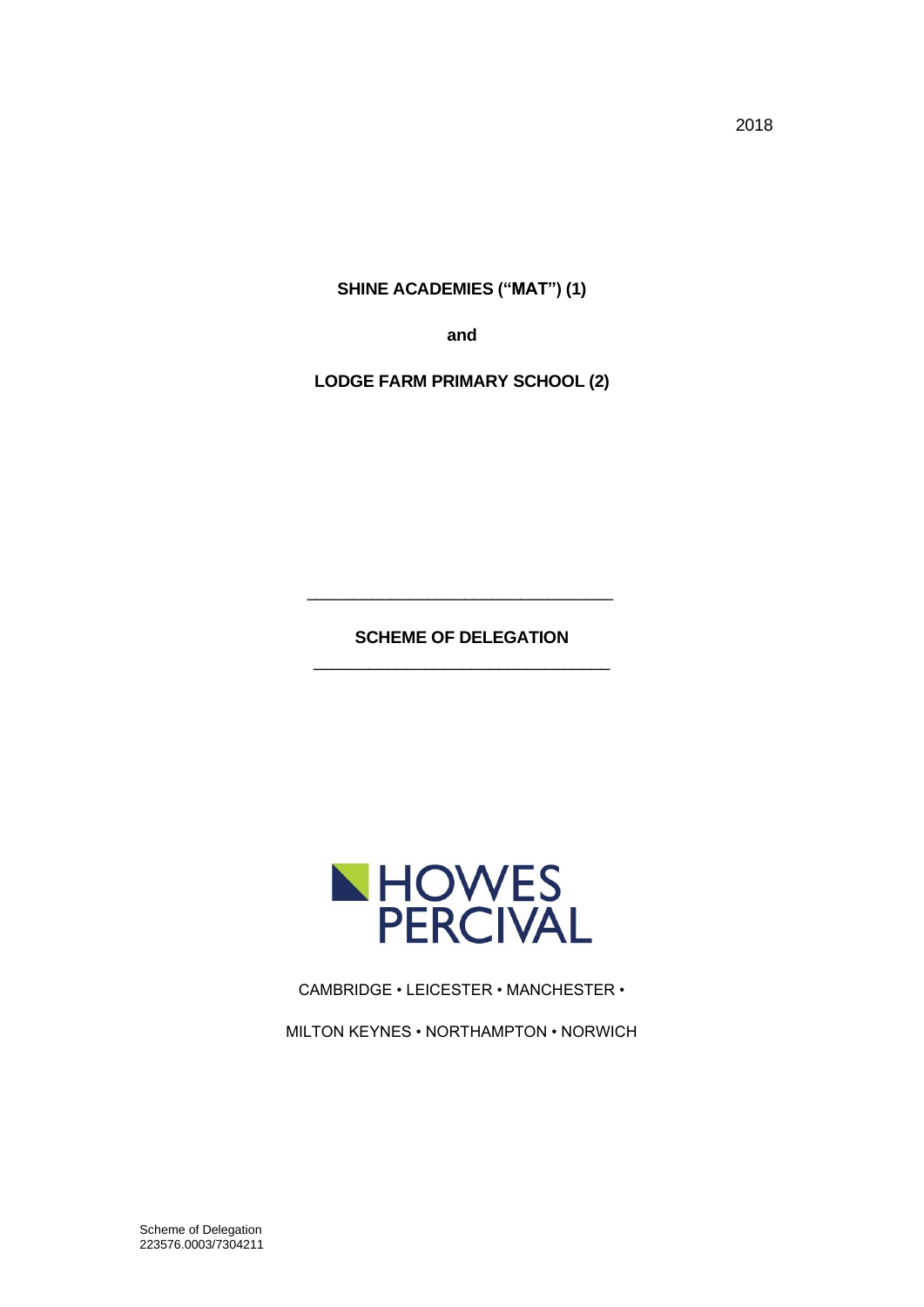# **CONTENTS**

| 2  |                                                              |  |
|----|--------------------------------------------------------------|--|
| 3  |                                                              |  |
| 4  |                                                              |  |
| 5  |                                                              |  |
| 6  |                                                              |  |
| 7  |                                                              |  |
| 8  |                                                              |  |
| 9  |                                                              |  |
| 10 |                                                              |  |
| 11 |                                                              |  |
| 12 |                                                              |  |
|    |                                                              |  |
|    |                                                              |  |
|    | SCHEDULE 2 DEED OF ADHERENCE TO BE EXECUTED BY EACH          |  |
|    | <b>SCHEDULE 3 FUNCTIONING OF THE LOCAL GOVERNING BOARD26</b> |  |
| 1. | CHAIRPERSON & VICE-CHAIRPERSON OF THE LOCAL                  |  |
| 2. |                                                              |  |
| 3. |                                                              |  |
| 4. |                                                              |  |
| 5. |                                                              |  |
| 6. |                                                              |  |
| 7. |                                                              |  |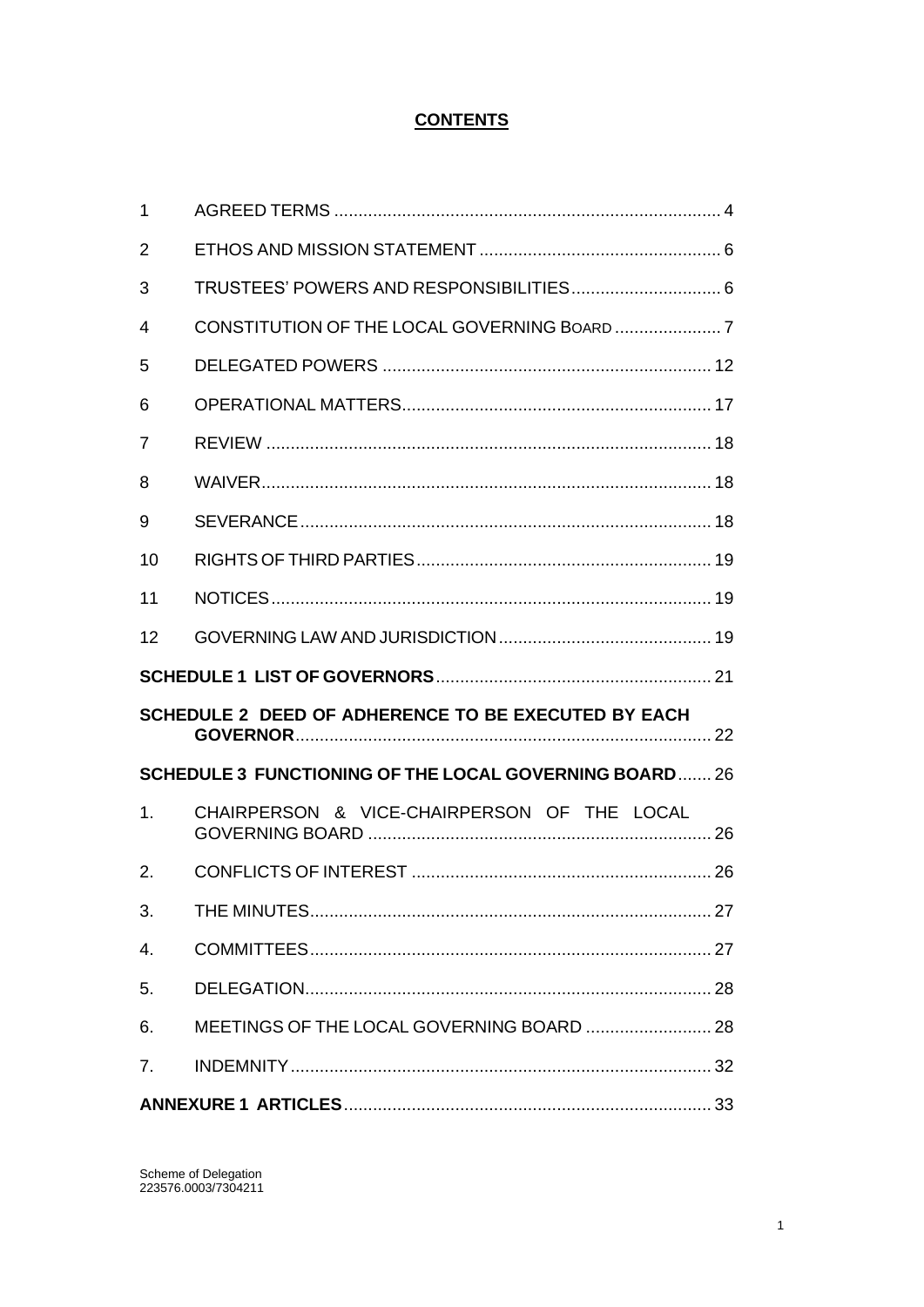| ANNEXURE 3 SUPPLEMENTAL FUNDING AGREEMENT 35 |  |
|----------------------------------------------|--|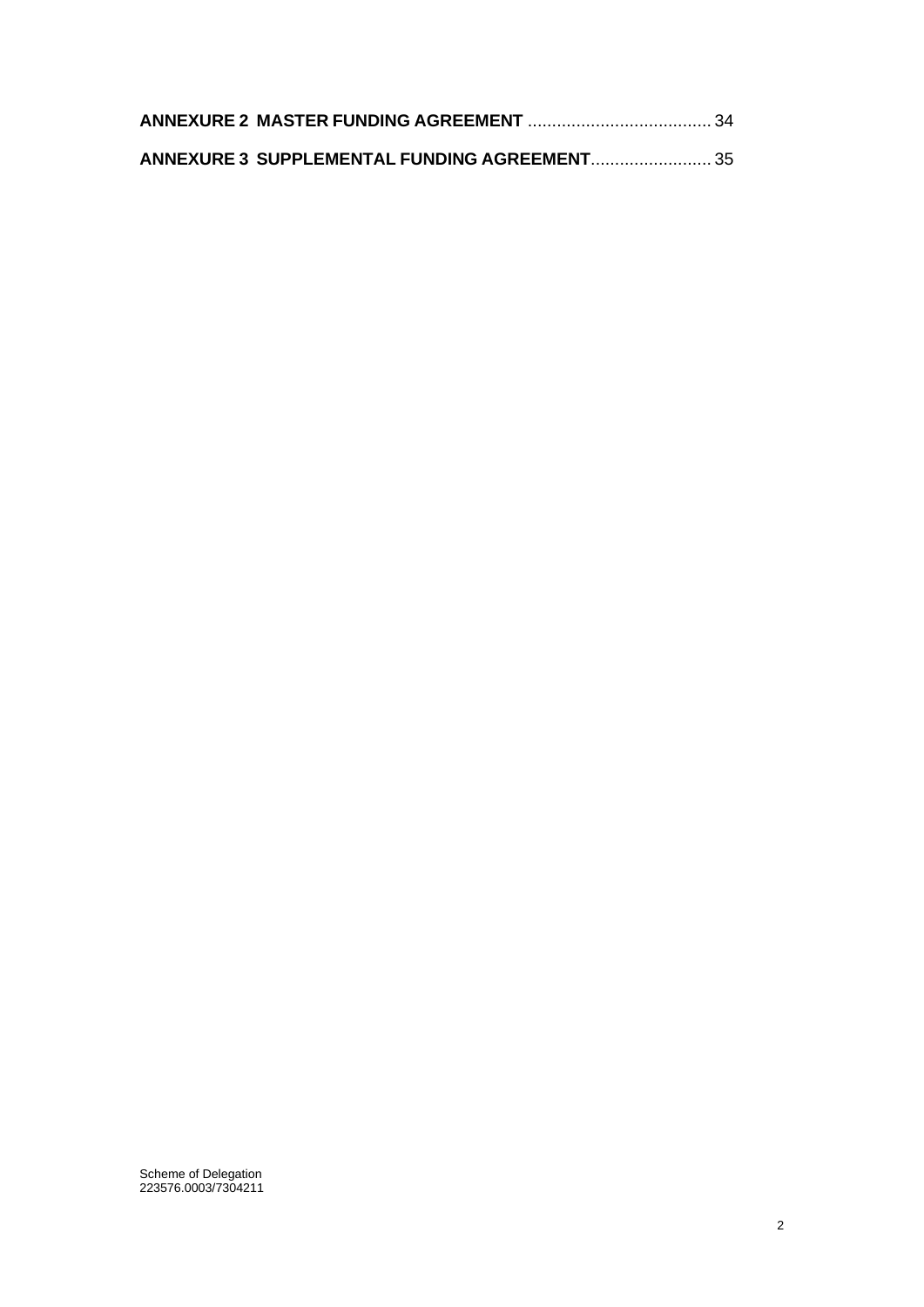#### **PARTIES**

- (1) **SHINE ACADEMIES** incorporated and registered in England and Wales with company number 09341839 whose registered office is at Northwood Park Primary School Collingwood Road, Bushbury, Wolverhampton, West Midlands, WV10 8DS (the "**Trust**"); and
- (2) **THE GOVERNING BODY OF LODGE FARM PRIMARY SCHOOL** (which are individually referred to in this agreement as a Governor (of any type) and collectively referred to as "**Governors**" or as the "**Local Governing Board**". Those terms shall include all successor, replacement and additional Governors of Lodge Farm Primary School).

#### **BACKGROUND**

- (A) As a charity and company limited by guarantee, the Trust is governed by a Board of Trustees (the "**Trustees**") who are responsible for, and oversee, the management and administration of the Trust and the academies run by the Trust. Lodge Farm Primary School (the "**Academy**") is one of the academies.
- (B) The Trustees are accountable to external government agencies including the Charity Commission, the Department for Education, Ofsted and the Education Funding Agency (including any successor bodies) for the quality of the education and proper financial management they provide and they are required to have systems in place through which they can assure themselves of quality, safety and good practice.
- (C) In order to discharge these responsibilities, the Trustees appoint people who are more locally based to serve on a board (the "**Local Governing Board"**) which has been established to ensure the good governance of the Academy.
- (D) This document (referred to as the "**Deed**" or the "**Scheme**") explains the ways in which the Trustees fulfil their responsibilities for the leadership and management of the Academy, the respective roles and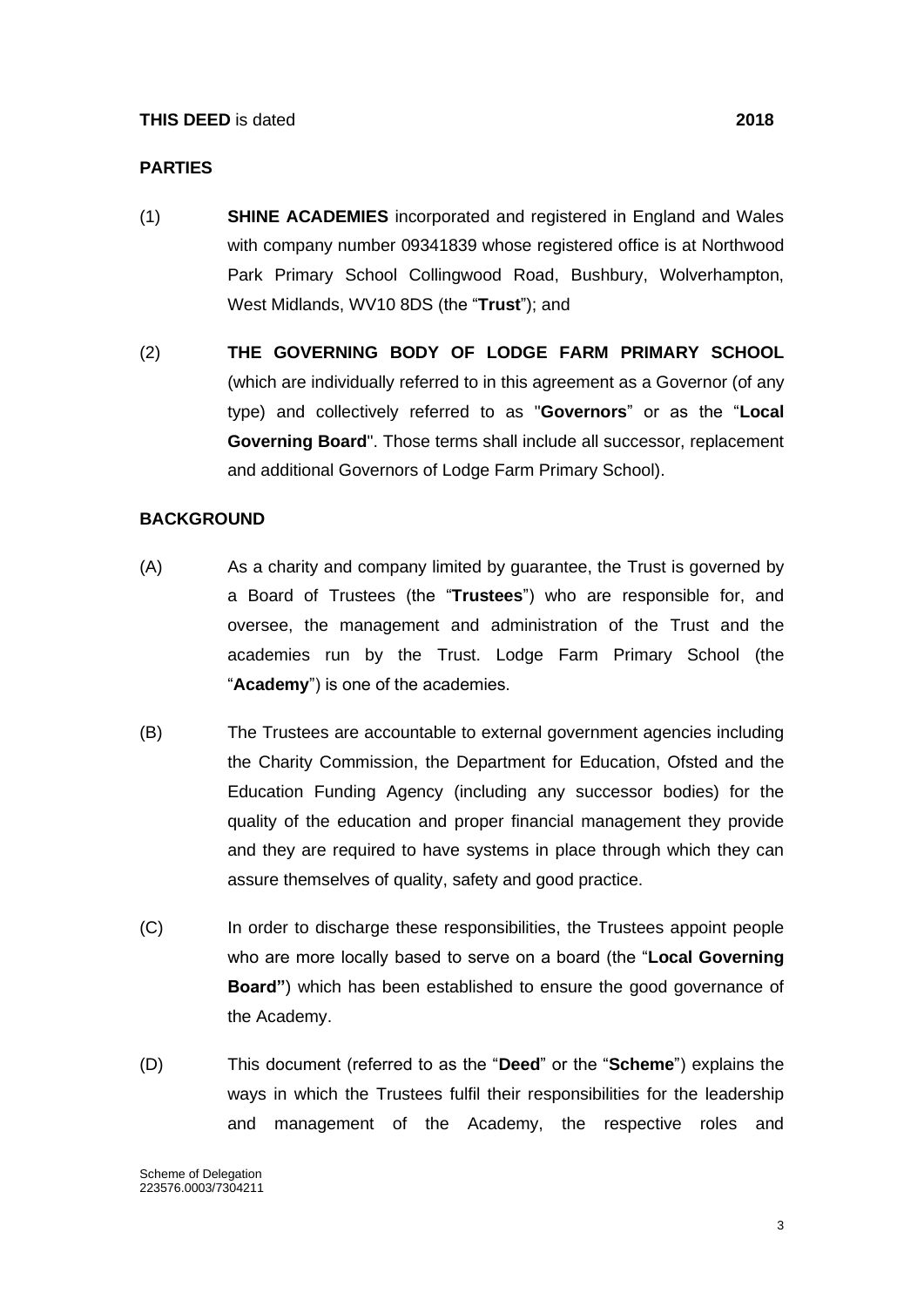responsibilities of the Trustees and the Governors and the commitments to each other to ensure the success of the Academy.

(E) This Scheme has been put in place by the Trustees from the date set out at the top of page 1 of this Scheme (the "**Effective Date**") in accordance with the provisions of the Trust's Articles of Association (the "**Articles**") and it should be read in conjunction with those Articles. References in this Scheme to numbered Articles are to the relevant clause of the Articles.

# <span id="page-4-0"></span>**1 AGREED TERMS**

- 1.1 From the Effective Date, Lodge Farm Primary School is an Academy established by the Trust ("the **Academy**") and the persons listed in Schedule 1 of this Scheme are the first Governors appointed to serve on the Local Governing Board for Lodge Farm Primary School.
- 1.2 This Scheme is a binding legal agreement between the Trust and the Governors of the Academy setting out their respective roles and responsibilities and the commitments to each other to ensure the success of the Academy.
- 1.3 Each of the Governors hereby acknowledges that they have been provided with and have read and understood the terms of:
- $1.3.1$ the Articles, a copy of which is annexed as Annexure 1 to this Scheme;
- $1.3.2$ the Master Funding Agreement, a copy of which is annexed as Annexure 2 to this Scheme; and
- $1.3.3$ the Supplemental Funding Agreement applicable to the Academy, a copy of which is annexed as Annexure 3 to this Scheme.
- 1.4 Each of the Governors agrees to comply with the terms of the documents listed in clauses 1.3.1 and 1.3.3 inclusive and this Scheme throughout the term of their appointment to the Local Governing Board and shall use all reasonable endeavours to carry out and comply with the policies (including the Policies referred to in clause 6.2 of this Scheme), and all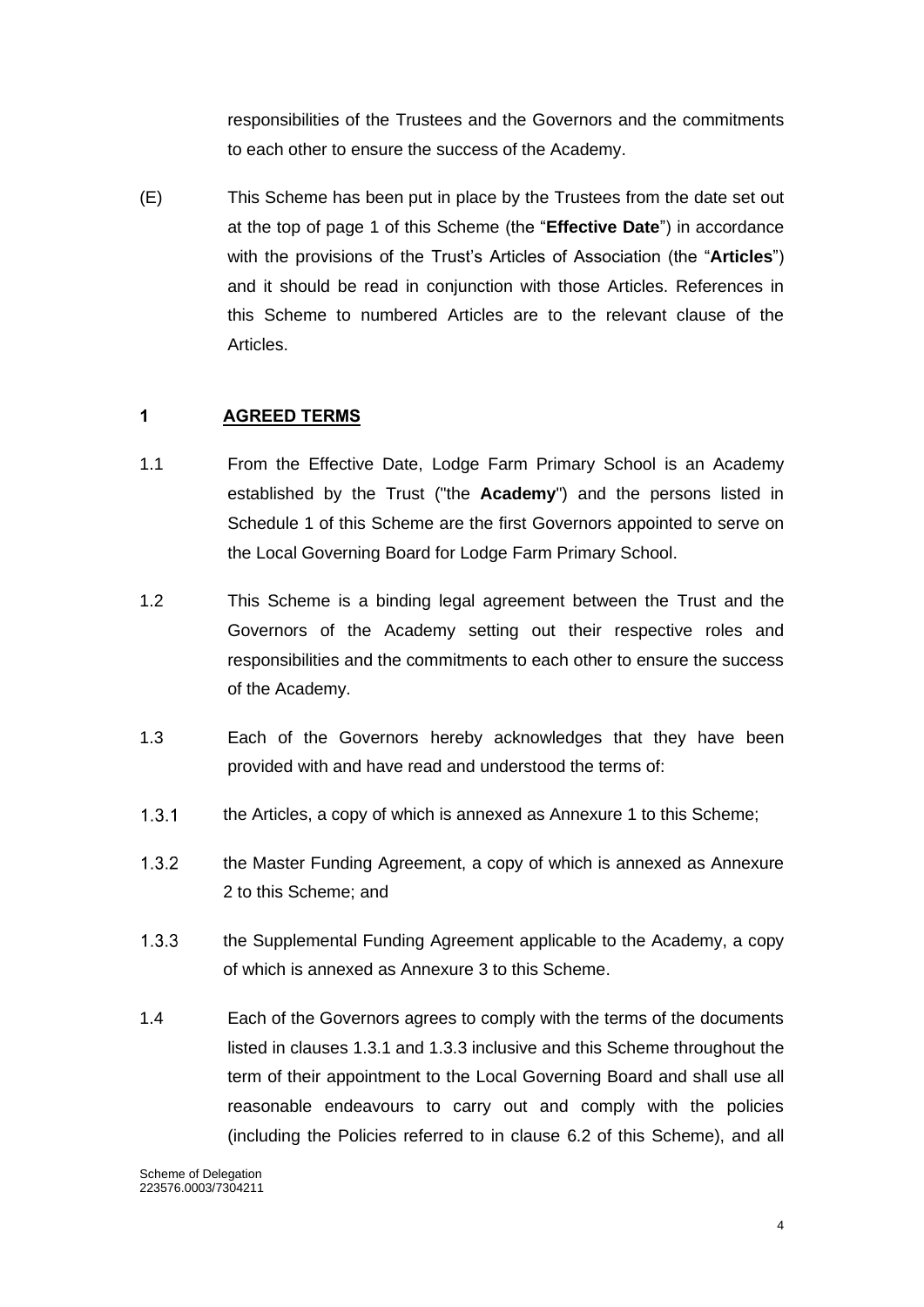directions and instructions issued by the CEO and Trustees and further agree that they shall not, whether by their acts or omissions, do anything to put the Trustees in breach of their obligations under these documents insofar as their terms are applicable to the Academy.

- 1.5 Any conflict between the terms of this Scheme or any of the documents listed in clauses 1.3.1 and 1.3.3 inclusive shall be determined by the Trustees acting in the best interests of the Trust as a whole.
- 1.6 Clause, schedule, annexure and paragraph headings shall not affect the interpretation of this Scheme.
- 1.7 A **person** includes a natural person, corporate or unincorporated body (whether or not having separate legal personality) and that person's legal and personal representatives, successors and permitted assigns.
- 1.8 The schedules, annexes and background form part of this Scheme and shall have effect as if set out in full in the body of this Scheme. Any reference to this Scheme includes the schedules, annexes and background.
- 1.9 Words in the singular shall include the plural and vice versa.
- 1.10 A reference to a statute or statutory provision is a reference to it as it is in force for the time being, taking account of any amendment, extension, or re-enactment and includes any subordinate legislation for the time being in force made under it.
- 1.11 A reference to **writing** or **written** includes faxes but not e-mail.
- 1.12 Any obligation in this Scheme on a person not to do something includes an obligation not to agree, allow, permit or acquiesce in that thing being done.
- 1.13 References to clauses, schedules and annexes are to the clauses, schedules and annexes of this Scheme.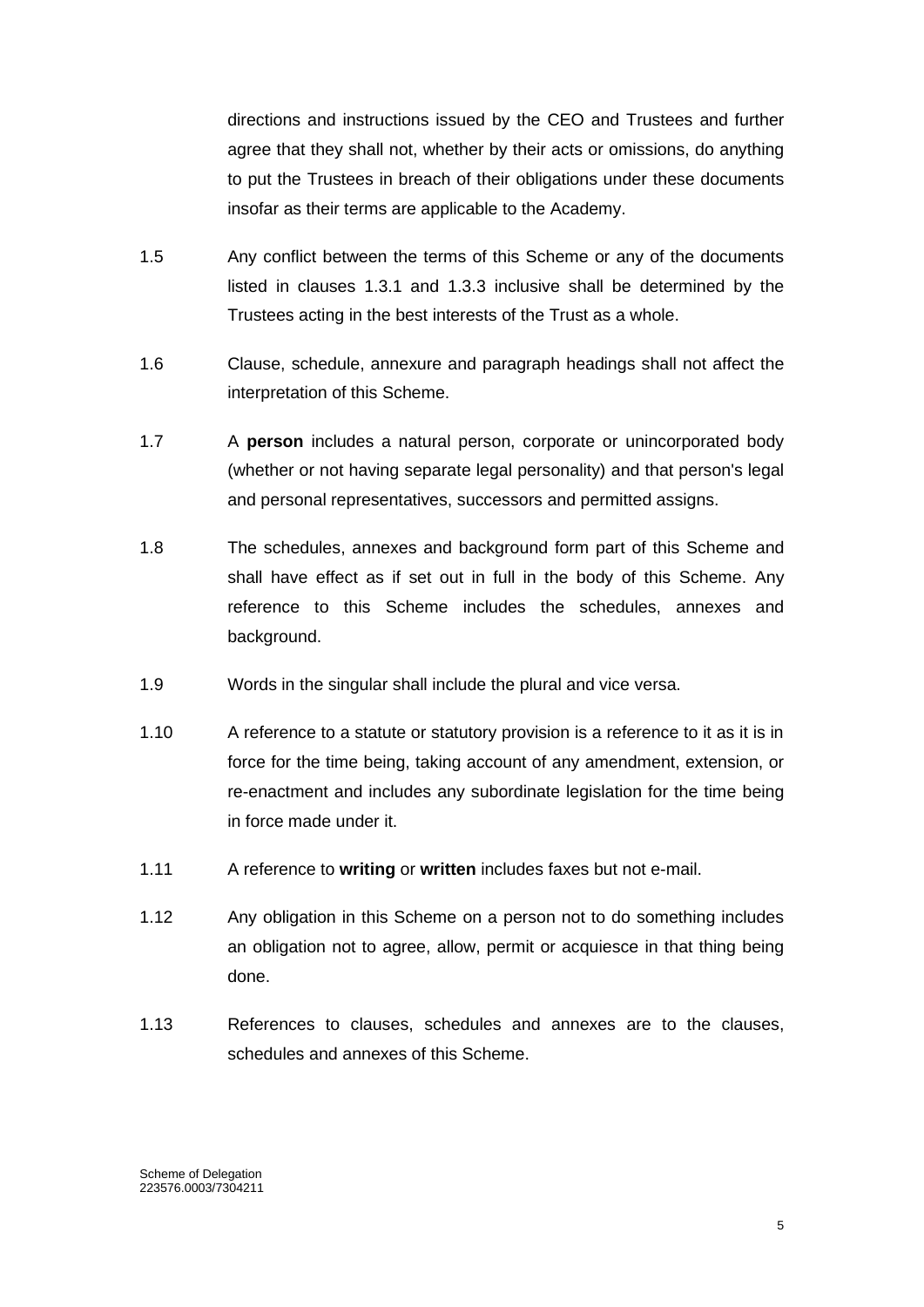# <span id="page-6-0"></span>**2 ETHOS AND MISSION STATEMENT**

- 2.1 The Trust's mission is as follows:
- $2.1.1$ We are a family of schools whose sole purpose is to ensure that all stakeholders within the Trust SHINE. We are relentlessly STRIVING to work together in HARMONY, ensuring that we INSPIRE and NURTURE all pupils and staff within the Trust creating opportunities to EXCEL.
- 2.2 The Academy will work in partnership with other schools, including those within the Trust and the wider community, to provide high expectations, high aspirations and high achievement.
- 2.3 This mission is pursued through the Academy's interaction with all other academies in the Trust, families, the wider educational community and society at large.
- 2.4 The Academy shall collaborate with other academies in the Trust and also co-operate with other local schools, charities, statutory bodies and educational bodies in accordance with the Articles.

#### <span id="page-6-1"></span>**3 TRUSTEES' POWERS AND RESPONSIBILITIES**

- 3.1 The trustees of the Trust (referred to in this Scheme as the "**Trustees**") have overall responsibility and ultimate decision making authority for all of the work of the Trust, including the establishing and running of schools and in particular the Academy. This is largely exercised through strategic planning and the setting of policies. It is managed through business planning, monitoring of budgets, performance management, the setting of standards and the implementation of quality management processes. The Trustees have the power to direct change where required.
- 3.2 The Trustees have a duty to act in the fulfilment of the Trust's objects as set out in the Articles.
- 3.3 The Trustees will have regard to the interests of the other academies for which the Trust is responsible in deciding and implementing any policy or exercising any authority in respect of the Academy.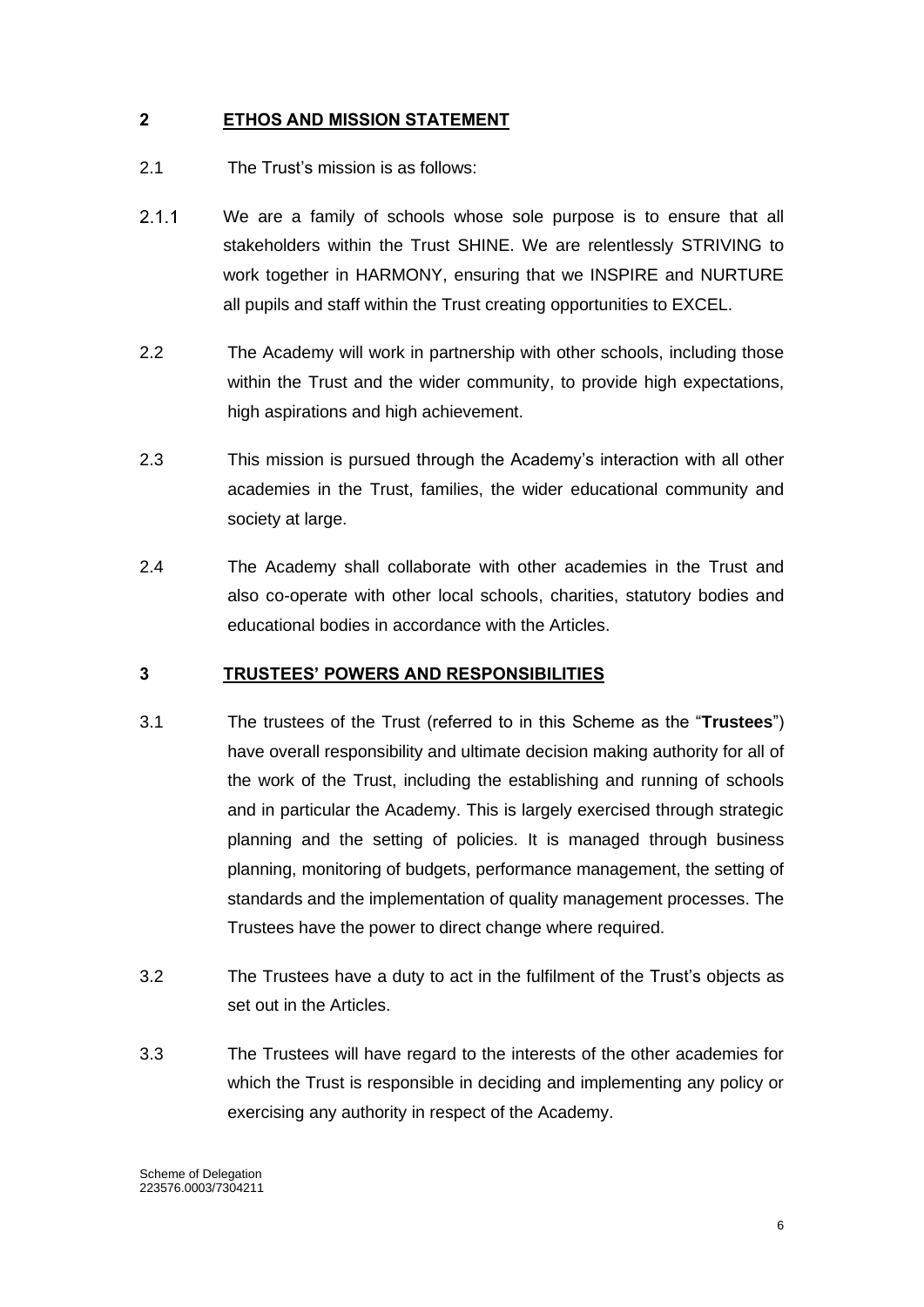- 3.4 Article 100 provides for the appointment by the Trustees of committees to whom the Trustees may delegate certain of the functions of the Trustees. In further recognition of the Trustees' power to delegate under Article 105 and subject to the terms of this Scheme, responsibility for the running of the Academy from the Effective Date will be delegated to the committee established by this Scheme which shall be known as Local Governing Board of the Academy.
- 3.5 The constitution, membership and proceedings of the Local Governing Board is determined by the Trustees and this Scheme expresses such matters as well as acknowledging the authority delegated to the Local Governing Board in order to enable the Local Governing Board to run the Academy and fulfil the Academy's mission.

# <span id="page-7-0"></span>**4 CONSTITUTION OF THE LOCAL GOVERNING BOARD**

#### 4.1 **Governors**

- $411$ The number of members who shall sit on the Local Governing Board as Governors shall be not less than 3 and not more than 12.
- $4.1.2$ The Local Governing Board shall have the following members;
- 4.1.2.1 up to 2 Staff Governors, appointed under clause 4.2.2;
- 4.1.2.2 a minimum of 2 Parent Governors elected or appointed under clause 4.2.4;
- 4.1.2.3 the head teacher of the Academy (the "**Head Teacher**"); and
- 4.1.2.4 the Chief Executive Officer of the Trust (the "**CEO**").
- $4.1.3$ The Trustees may also appoint up to 6 Governors in accordance with clause 4.2.1, provided the total number of Governors shall be no more than 12.
- $4.1.4$ The Trustees (all or any of them) shall be entitled to attend any meetings of the Local Governing Board.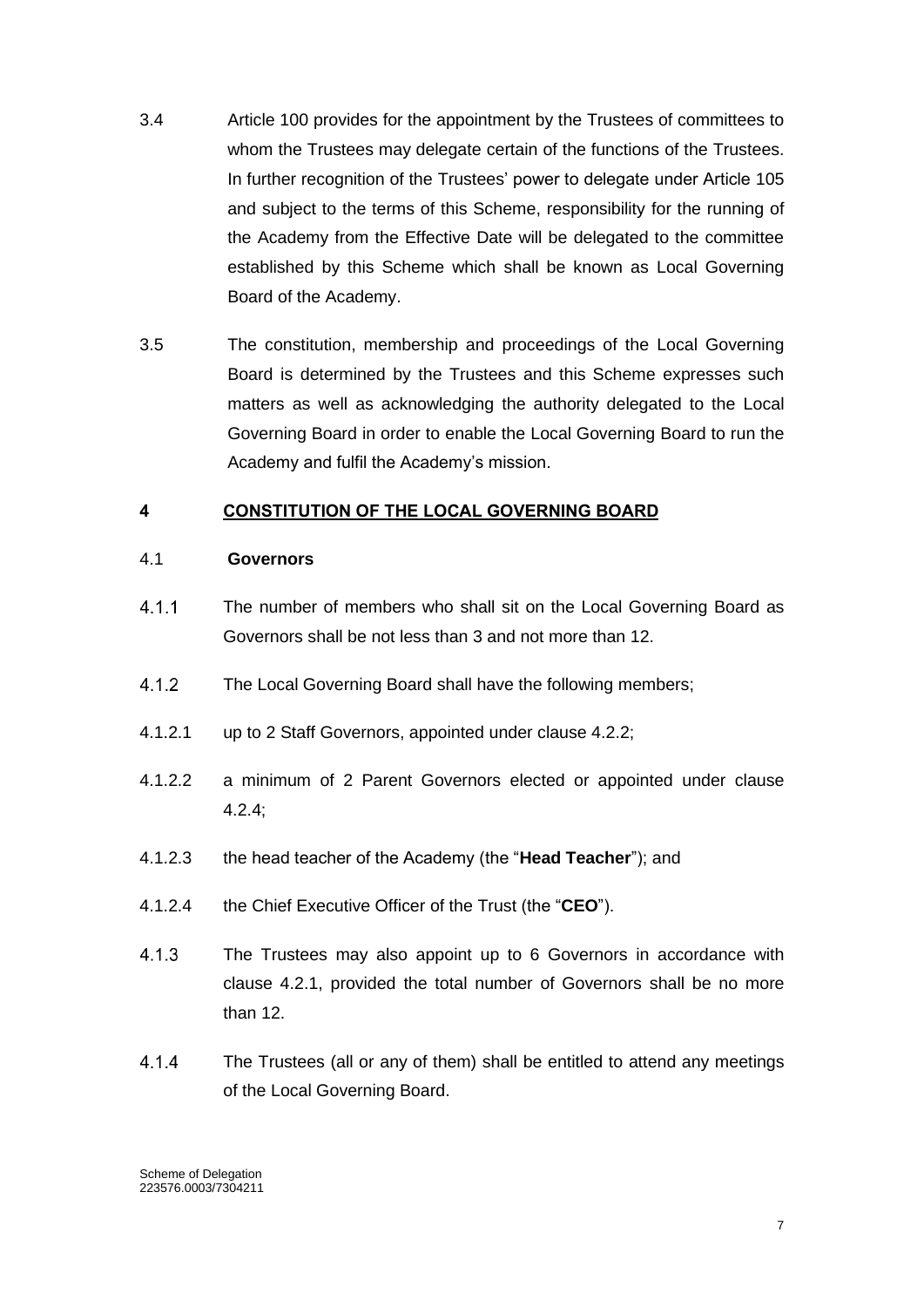$4.1.5$ Each person appointed or elected to be a Governor of any type shall prior to taking up his or her position as a Governor and voting on any matter at a meeting of the Local Governing Board either execute this Scheme as a deed in the case of the original appointees as Governors or enter into a Deed of Adherence in the form annexed as Schedule 2 to this Scheme.

### 4.2 **Appointment of members of the Local Governing Board**

- $4.2.1$ The Trustees may appoint up to 6 persons to serve on the Local Governing Board as Governors to ensure that the people serving on the Local Governing Board between them have an appropriate range of skills and experience and due attention is given to succession planning.
- $4.2.2$ The Trustees may appoint up to 2 person who is employed at the Academy to serve on the Local Governing Board as a Staff Governor through such process as they may determine.
- $4.2.3$ The CEO and Head Teacher shall be treated for all purposes as being ex officio members of the Local Governing Board.
- $4.2.4$ The Parent Governors of the Local Governing Board shall be elected by parents of registered pupils at the Academy and he or she must be a parent of a pupil at the Academy at the time when he or she is elected, or where it is not reasonably practical to do so, a person who is the parent of a child of compulsory school age can be appointed by the Trustees.
- $4.2.5$ The Trustees shall make all necessary arrangements for, and determine all other matters relating to, the appointment of the Parent Governors of the Local Governing Board, including any question of whether a person is a parent of a registered pupil at the Academy.
- $4.2.6$ The first Parent Governors and Staff Governors of the Local Governing Board shall be selected by the Trustees taking into account the views of the Local Governing Board.

#### 4.3 **Term of office**

 $4.3.1$ The term of office for any person serving on the Local Governing Board shall be 4 years, save that this time limit shall not apply to the Head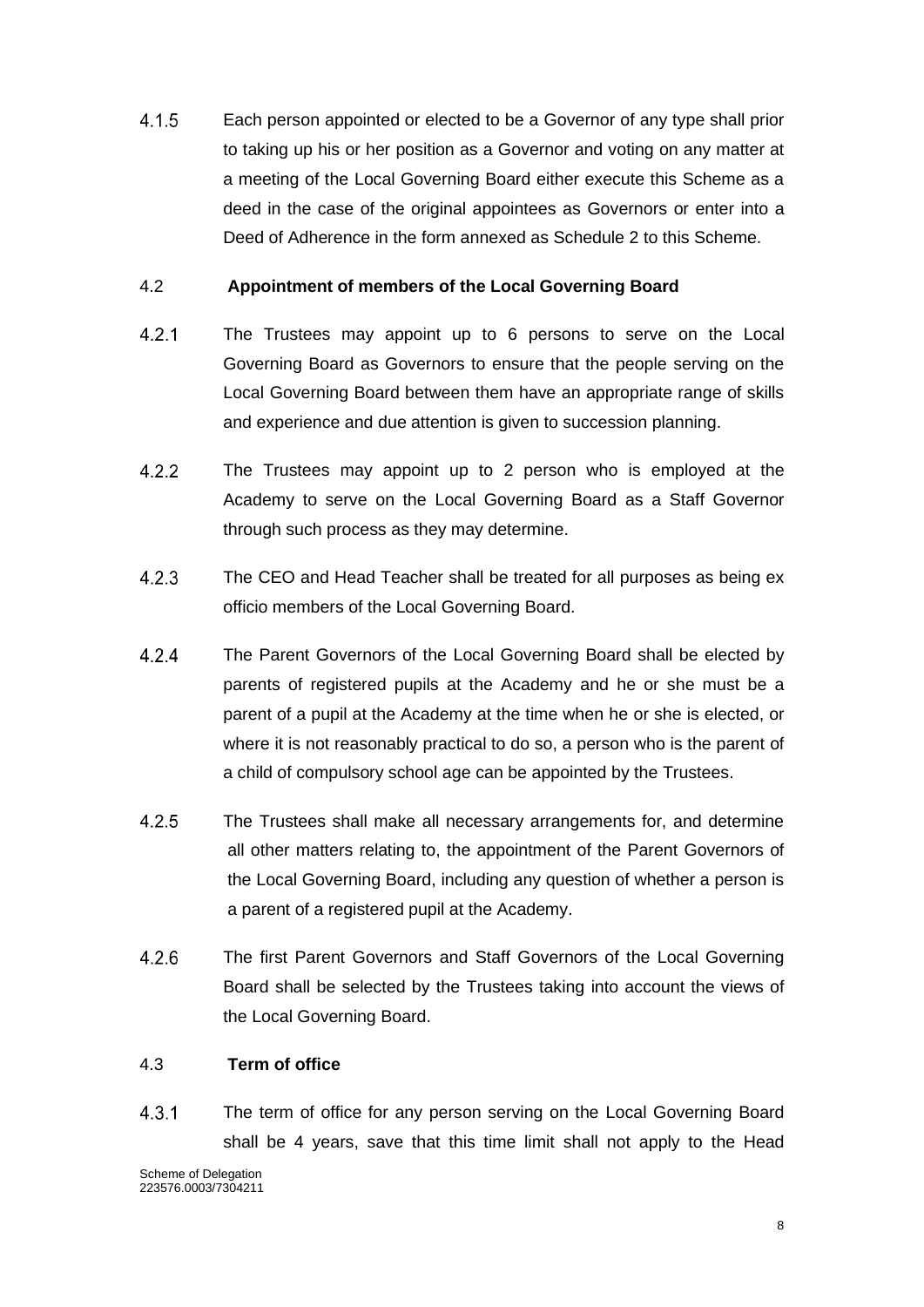Teacher and the CEO who shall be ex officio members of the Local Governing Board by virtue of their respective offices. Subject to remaining eligible to be a particular type of member on the Local Governing Board, any person may be re-appointed or re-elected to the Local Governing Board.

#### 4.4 **Resignation and removal**

- $4.4.1$ A person serving on the Local Governing Board shall cease to hold office if he or she resigns his or her office by notice to the Local Governing Board (but only if at least 3 persons will remain in office when the notice of resignation is to take effect).
- $4.4.2$ A person serving on the Local Governing Board shall cease to hold office if he or she is removed by the Trustees. Whilst at the same time as acknowledging that no reasons need to be given for the removal of a person who serves on the Local Governing Board by the Trustees, any failure to uphold the values of the Trust and/or the Academy or to act in a way which is appropriate in light of this Scheme will be taken into account.
- $4.4.3$ If any person who serves on the Local Governing Board in his capacity as an employee at the Academy ceases to work at the Academy then he or she shall be deemed to have resigned and shall cease to serve on the Local Governing Board automatically on termination of his work at the Academy.

#### 4.5 **Disqualification of members of the Local Governing Board**

- $4.5.1$ No person shall be qualified to serve on the Local Governing Board unless he or she is aged 18 or over at the date of his election or appointment. No current pupil of the Academy shall be entitled to serve on the Local Governing Board.
- 452 A person serving on the Local Governing Board shall cease to hold office if he or she becomes incapable by reason of mental disorder, illness or injury of managing or administering his own affairs.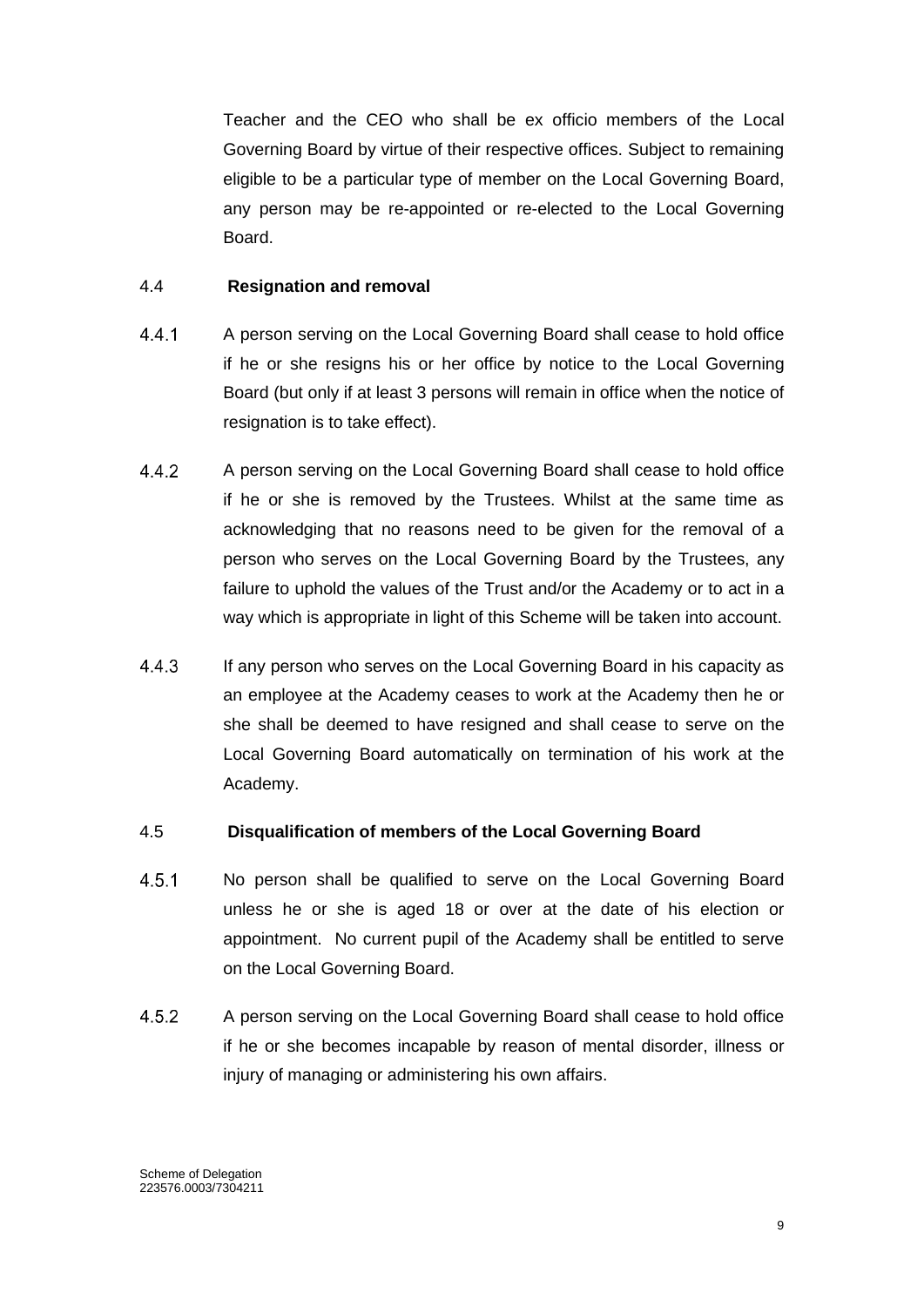- $4.5.3$ A person serving on the Local Governing Board shall cease to hold office if he or she is absent without the permission of the Chairperson of the Local Governing Board from all the meetings of the Local Governing Board held within a period of 6 months and the Local Governing Board resolves that his or her office be vacated.
- $4.5.4$ A person shall be disqualified from serving on the Local Governing Board if:
- 4.5.4.1 his or her estate has been sequestrated and the sequestration has not been discharged, annulled or reduced; or
- 4.5.4.2 he or she is the subject of a bankruptcy restrictions order or an interim order.
- $4.5.5$ A person shall be disqualified from serving on the Local Governing Board at any time when he or she is subject to a disqualification order or a disqualification undertaking under the Company Directors Disqualification Act 1986 or to an order made under section 429(2)(b) of the Insolvency Act 1986 (failure to pay under county court administration order).
- $4.5.6$ A person serving on the Local Governing Board shall cease to hold office if he or she would cease to be a trustee by virtue of any provision in the Companies Act 2006 or is disqualified from acting as a trustee by virtue of section 72 of the Charities Act 1993 (or any statutory re-enactment or modification of that provision).
- $4.5.7$ A person shall be disqualified from serving on the Local Governing Board if he or she has been removed from the office of charity trustee or trustee for a charity by an order made by the Charity Commission or the High Court on the grounds of any misconduct or mismanagement in the administration of the charity for which he was responsible or to which he or she was privy, or which he by his conduct contributed to or facilitated.
- 4.5.8 A person shall be disqualified from serving on the Local Governing Board at any time when he or she is: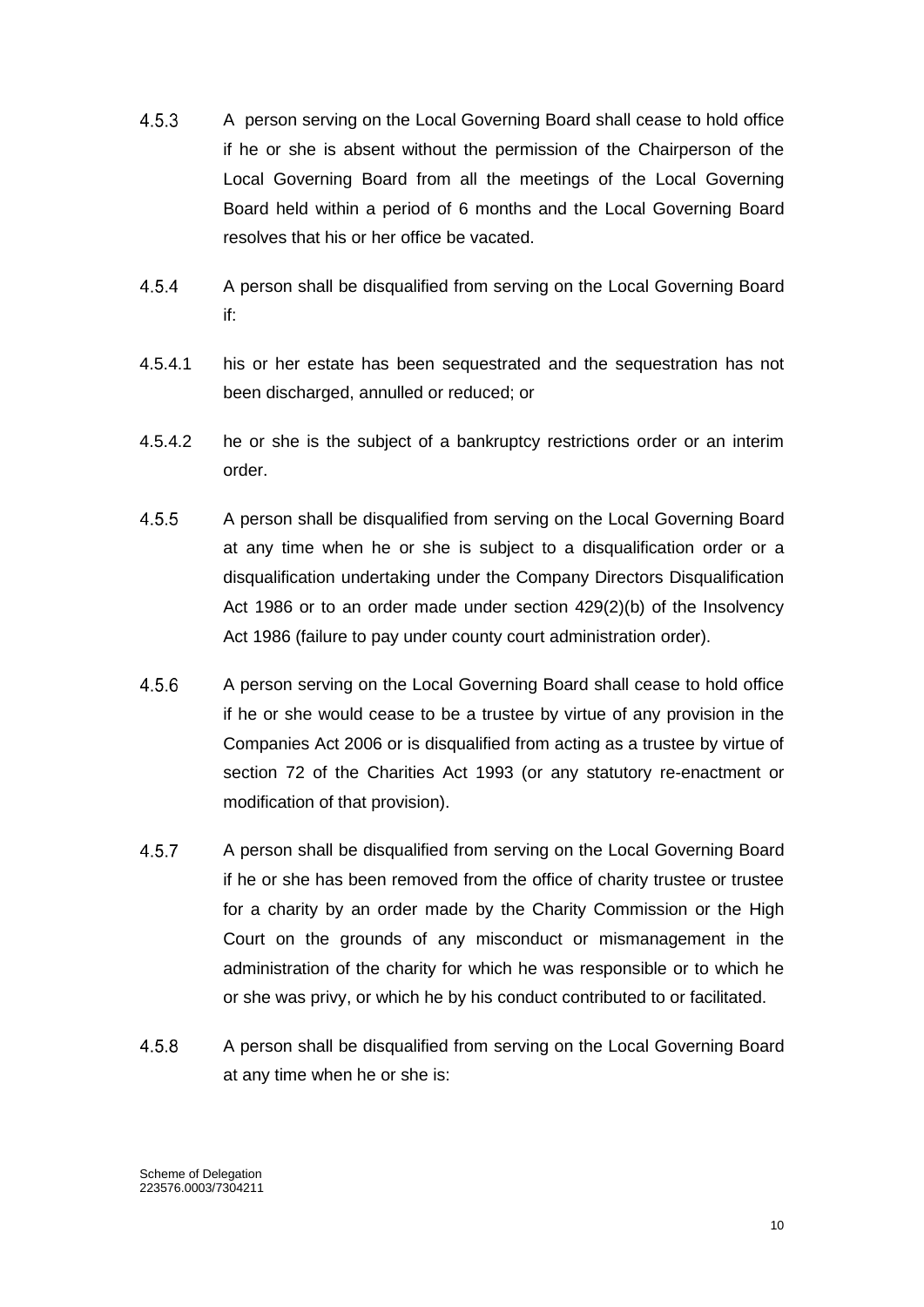- 4.5.8.1 included in the list kept by the Secretary of State under section 1 of the Protection of Children Act 1999; or
- 4.5.8.2 disqualified from working with children in accordance with Section 35 of the Criminal Justice and Court Services Act 2000; or
- 4.5.8.3 barred from regulated activity relating to children (within the meaning of section 3(2) of the Safeguarding Vulnerable Groups Act 2006).
- 4.5.9 A person shall be disqualified from serving on the Local Governing Board if he or she is a person in respect of whom a direction has been made under section 142 of the Education Act 2002 or is subject to any prohibition or restriction which takes effect as if contained in such a direction.
- 4.5.10 A person shall be disqualified from serving on the Local Governing Board where he or she has, at any time, been convicted of any criminal offence, excluding any that have been spent under the Rehabilitation of Offenders Act 1974 as amended, and excluding any offence for which the maximum sentence is a fine or a lesser sentence except where a person has been convicted of any offence which falls under section 72 of the Charities Act 1993.
- 4.5.11 After the Academy has opened, a person shall be disqualified from serving on the Local Governing Board if he or she has not provided to the Chairperson of the Local Governing Board a criminal records certificate at an enhanced disclosure level under section 113B of the Police Act 1997 (or such other statutory equivalent as may be required from time to time). In the event that the certificate discloses any information which would in the opinion of either the Chairperson or the Head Teacher confirm their unsuitability to work with children that person shall be disqualified. If a dispute arises as to whether a person shall be disqualified, a referral shall be made to the Secretary of State to determine the matter. The determination of the Secretary of State shall be final.
- 4.5.12 This clause 4.5.12 and clause 4.1.5 shall also apply to any member of any committee of the Local Governing Board who is not a Governor.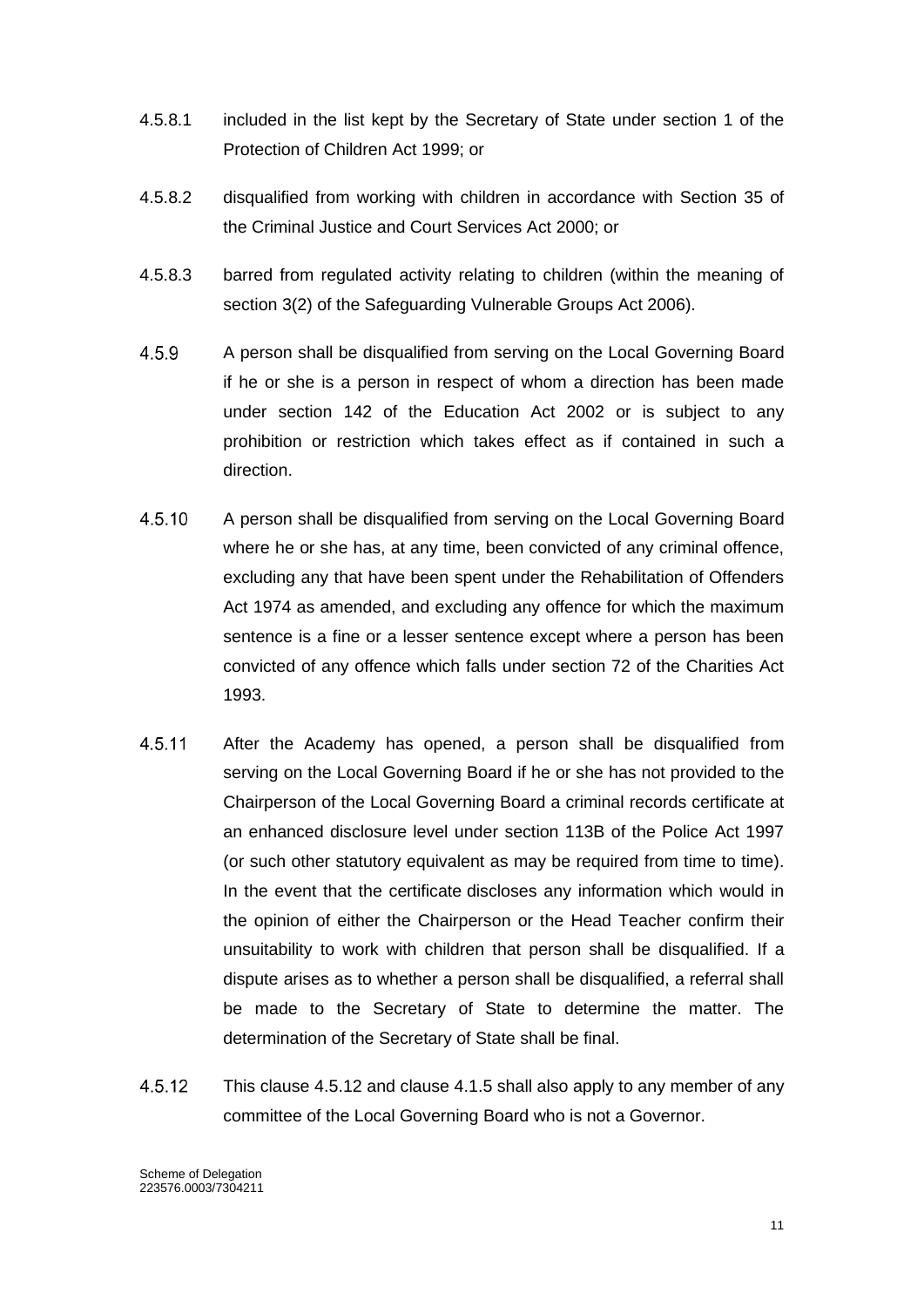### 4.6 **Associate members of the Local Governing Board**

- $4.6.1$ The Trustees may appoint associate members to attend Local Governing Board meeting including the Chief Operating Officer ("**COO**") and Executive Head Teacher ("**EHT**").
- Associate members may be invited to attend meetings or part meetings 4.6.2 only either to report to the meeting or to attend on an observer basis.
- 4.6.3 The contribution made by associate members is purely advisory and the associate members shall not be entitled to vote.
- 4.6.4 The Trustees reserve the right to refuse an associate from attending any further meetings.

# <span id="page-12-0"></span>**5 DELEGATED POWERS**

### 5.1 **General Provisions**

- $5.1.1$ Subject to the provisions of the Companies Act 2006, the Articles and this Scheme and to any directions given by the Members of the Trust by special resolution, the Trustees may delegate functions to the Local Governing Board who may exercise the powers of the Trust in so far as they relate to the Academy.
- $5.1.2$ In general terms, the responsibility of the Trustees and CEO in so far as the business of the Academy is concerned is to: set the strategic direction; determine the policy and procedures of the Academy; hold the Academy to account and provide challenge and support to the Head Teacher. The Trustees are free to decide what constitutes a strategic issue, having regard to all the circumstances.
- $5.1.3$ The Trustees may delegate functions to the Local Governing Board that relate to:
- 5.1.3.1 the day-to-day life of the Academy; the health, safety and safeguarding arrangements; the implementation of the Academy's curriculum plans; the arrangements for teaching and learning;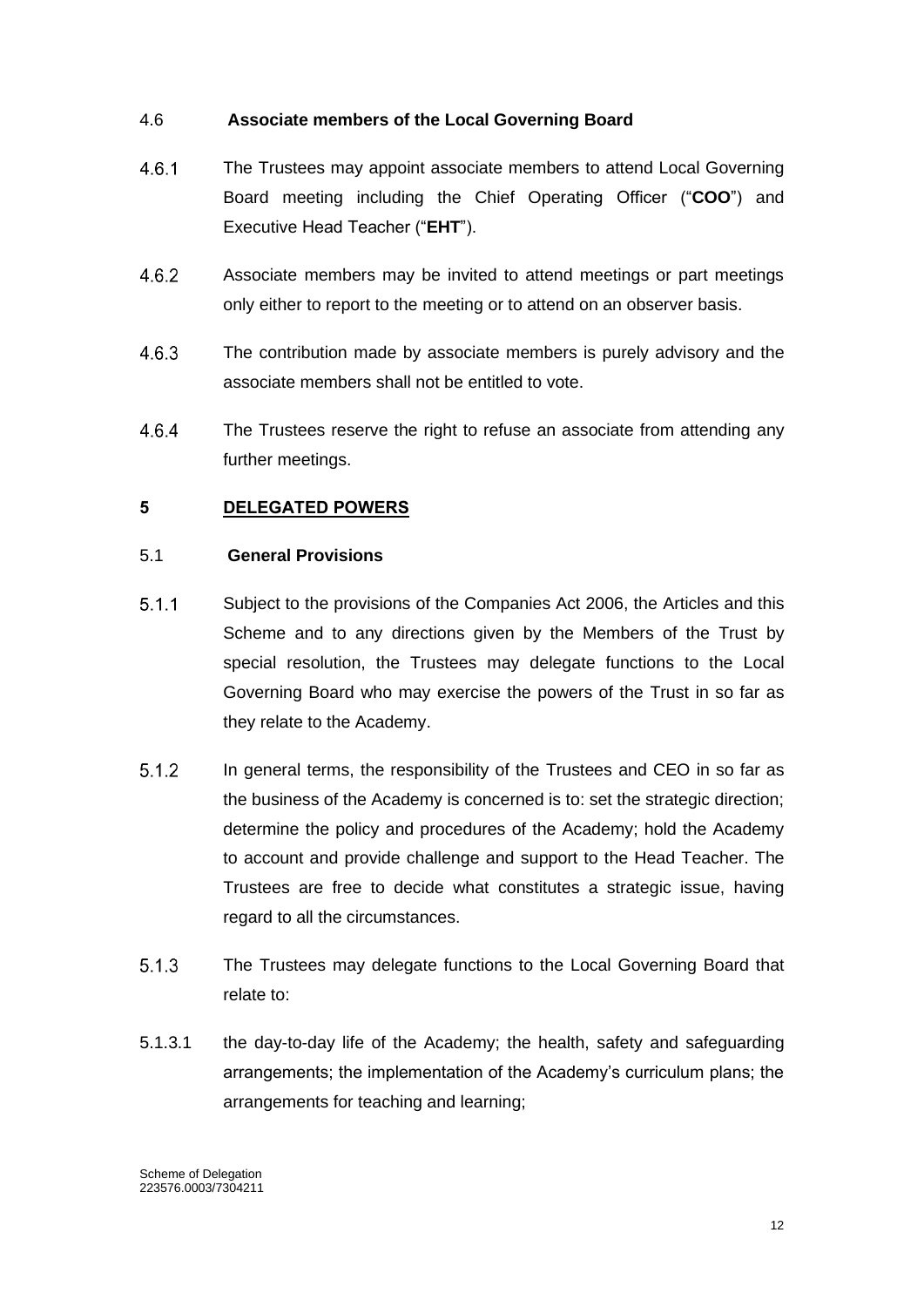- 5.1.3.2 the culture and traditions of the Academy;
- 5.1.3.3 compliance with policies;
- 5.1.3.4 communication and the appropriate formation of relationships with parents of pupils attending the Academy to work with and support them in their role as primary educators of their children;
- 5.1.3.5 relationships with other local schools, agencies and businesses, as well as the wider neighbourhood community, that enhances the quality of education provided by the Academy for its pupils;
- 5.1.3.6 providing evaluative feedback and supporting evidence to the Trustees on the impact and effectiveness of both the Trust's and the Academy's collective and individual: aims and objectives; policies; targets; and plans; and
- 5.1.3.7 considering the school budget ahead of final approval by the Board of Trustees.
- $5.1.4$ In the exercise of its powers and functions, the Local Governing Board will have due regard to all advice given by the CEO and the Trustees.

#### 5.2 **Ethos and Values**

- $5.2.1$ Whilst the Local Governing Board shall be responsible for ensuring that the Academy is conducted in accordance with its ethos and values referred to in clause 2 of this Scheme, the determination of the Academy's ethos and mission statement shall be the responsibility of the Trustees.
- $5.2.2$ At all times, the Trustees and the Local Governing Board shall ensure that the Academy is conducted in accordance with the objects of the Trust and any agreement entered into with the Secretary of State for the funding of the Academy.

#### 5.3 **Curriculum and Standards**

 $5.3.1$ The Local Governing Board shall be responsible for the delivery and review of the curriculum but shall have regard to, and comply with, any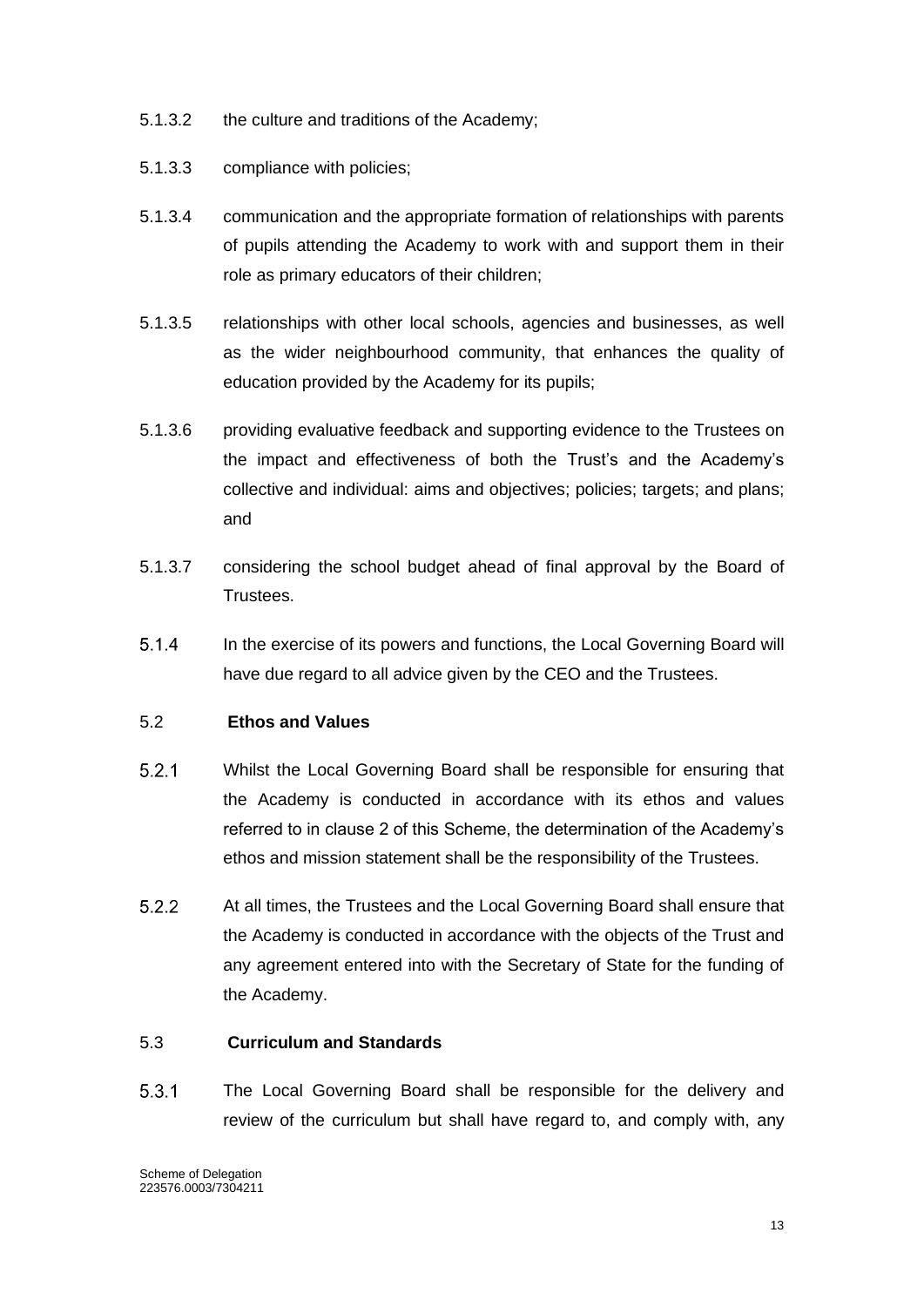views or directions of the Trustees in recognition of the Trustees' obligation to the Secretary of State to provide a broad and balanced curriculum.

- $5.3.2$ The Local Governing Board shall be responsible for the standards achieved by the Academy and the pupils attending the Academy but shall follow such advice and recommendations of the CEO as he or she may issue from time to time.
- $5.3.3$ The Local Governing Board shall be responsible for the delivery and review from time to time of the Academy's admissions policy provided that no change will be made to the admissions criteria without consultation with the CEO and the written consent of the Trustees.
- 5.3.4 Any decision to expand the Academy shall be that of the Trustees, having regard to the views of the Local Governing Board.

### 5.4 **Regulatory Matters**

 $5.4.1$ The Trust and the Local Governing Board shall have the responsibility for the satisfaction and observance of all regulatory and legal matters, and shall do all such things as the Trustees may specify as being necessary to ensure that the Trust is meeting its legal obligations.

#### 5.5. **HEALTH AND SAFETY AND SAFEGUARDING**

5.5.1. The Local Governing Body shall follow instructions and recommendations of the Trustees about Health and Safety and Safeguarding of each Academy as reasonably required. Health and Safety and Safeguarding shall be added to the business agenda of the Trust Board meetings as often as the Trustees shall reasonably require.

#### **FINANCE AND GENERAL PURPOSE COMMITTEE**

#### 5.6 **Finance**

 $5.6.1$ In acknowledgement of the receipt by the Trust of funds in relation to each Academy, provided by the Secretary of State, donated to the Trust and generated from the activities of the Trust, the Trustees delegate to the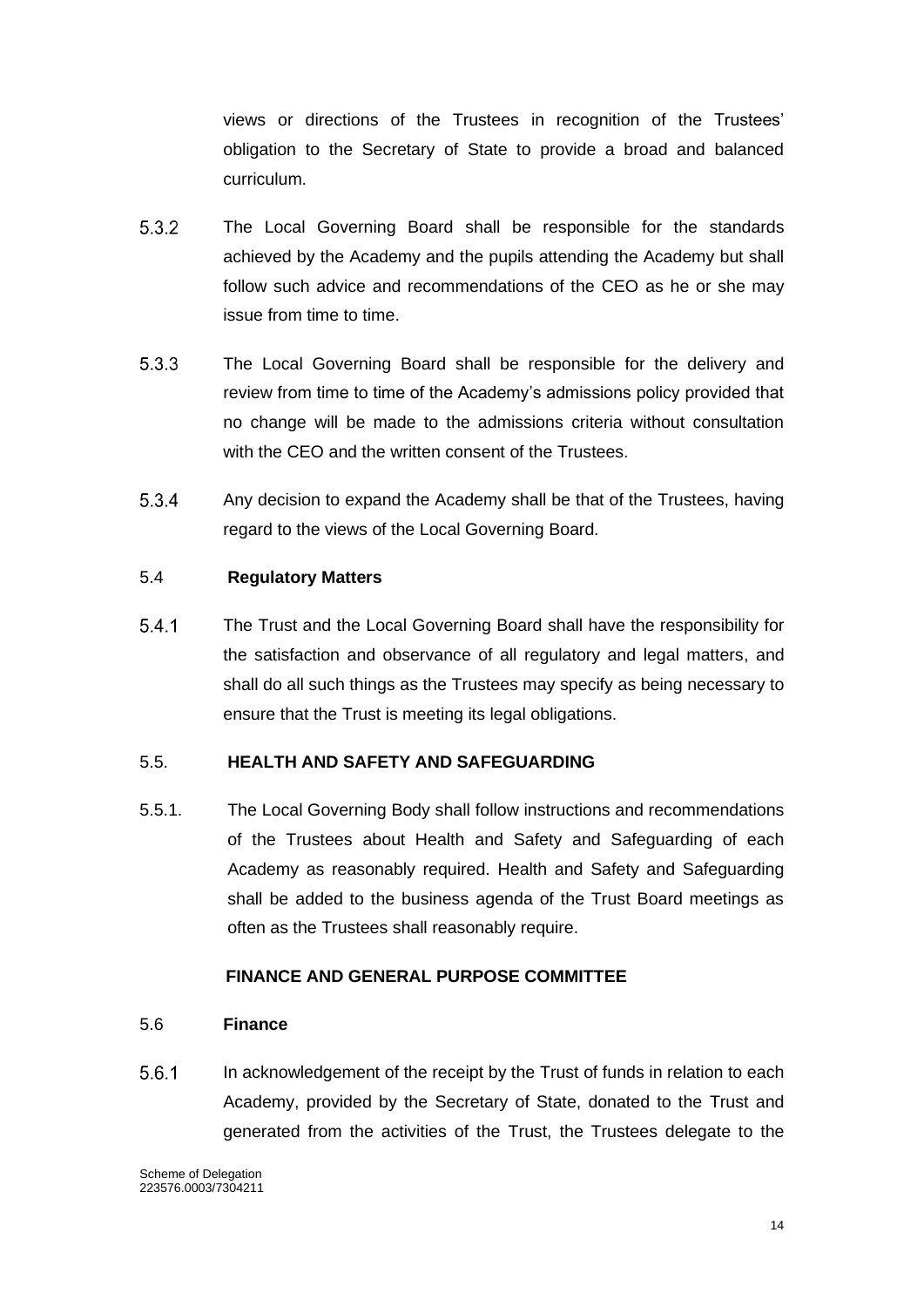Finance and General Purpose Committee (the "**F&GP Committee**") the responsibility to manage and expend all monies received on account of each Academy for the purposes of the Academy less an amount to be determined each year by the Trustees acting reasonably in order to benefit all the academies working collaboratively.

- $5.6.2$ The accounts of the Trust shall be the responsibility of the Trustees but the F&GP Committee shall provide such information about the finances of each Academy as often and in such format as the Trustees shall reasonably require.
- $5.6.3$ The F&GP Committee shall ensure that proper procedures are put in place for the safeguarding of funds and that the requirements of the Academies Financial Handbook are observed at all times as well as any requirements and recommendations of the Trustees, the Secretary of State and the Education Funding Agency.
- 5.6.4 The Local Governing Board agrees to adhere and comply with the Terms of Reference for Finance provided to the Local Governing Board by the Trustees from time to time.
- 5.6.5 The CEO will inform the F&GP Committee in the event that any need for significant unplanned expenditure in excess of £10,000 is required by any of the Academies. The F&GP will be responsible for setting appropriate spending thresholds and for approving all expenditure.
- 5.6.6 The F&GP Committee shall develop appropriate risk management strategies and shall at all times adopt financial prudence in managing the financial affairs of the Trust to ensure compliance with the Academies Financial Handbook and all government recommended policies and requirements in so far as these relate to the Academy.

#### 5.7 **Premises**

 $5.7.1$ The routine maintenance of the buildings and facilities used in respect of each Academy is the responsibility of the Local Governing Board, whilst any material developments or proposed material capital expenditure shall be the responsibility of the Trustees and/or the F&GP Committee.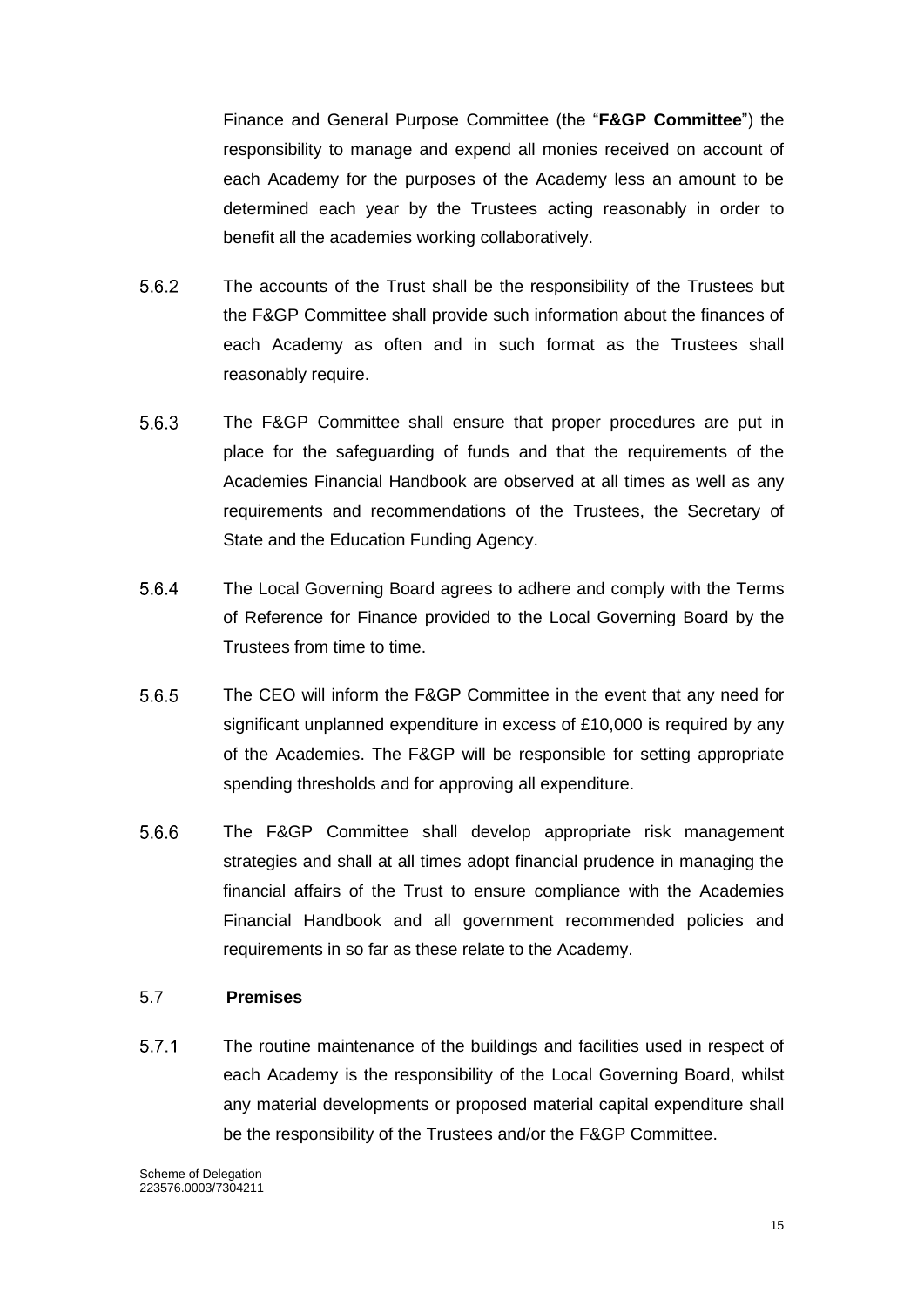$5.7.2$ The insurance arrangements for the land and buildings used by the Academy will be the responsibility of the Trustees who shall recover the costs from the budget delegated to the Local Governing Board.

### 5.8 **Staff / HR**

- $5.8.1$ The Trustees shall be responsible for appointing the Head Teacher, the Deputy Head of School, the COO, EHT, the Deputy Head and any other senior roles they determine of each Academy, having regard of the views of the CEO and the Local Governing Board as appropriate.
- $5.8.2$ The Trustees may delegate such powers and functions as they consider are required to the Head Teacher and Local Governing Board for the internal organisation, management and control of each Academy (including the implementation of all policies approved by the CEO and the Trustees).
- 5.8.3 The Trustees may delegate the ability to the CEO and Local Governing Board to appoint other staff and may elect to adopt an employment of staff grid for the management of all staff employed by each Academy.
- $5.8.4$ The Trustees may delegate the ability to the CEO and Trustees to put in place procedures for the proper performance management, professional and personal development of staff, including the Head Teacher.

# 5.9 **Extended Schools and Business Activities**

5.9.1 The undertaking of any activities which may be described as part of the Academy's "extended schools' agenda" or any designed to generate business income shall be the responsibility of the Local Governing Board and the F&GP Committee save that such activities shall only be undertaken in a manner consistent with any policy set by the Trustees and having regard to the viability of such activities, the impact on the Academy's activities and any financial implications, such as the threat of taxation in light of the Trust's charitable objects and any threat to funding provided by the Secretary of State.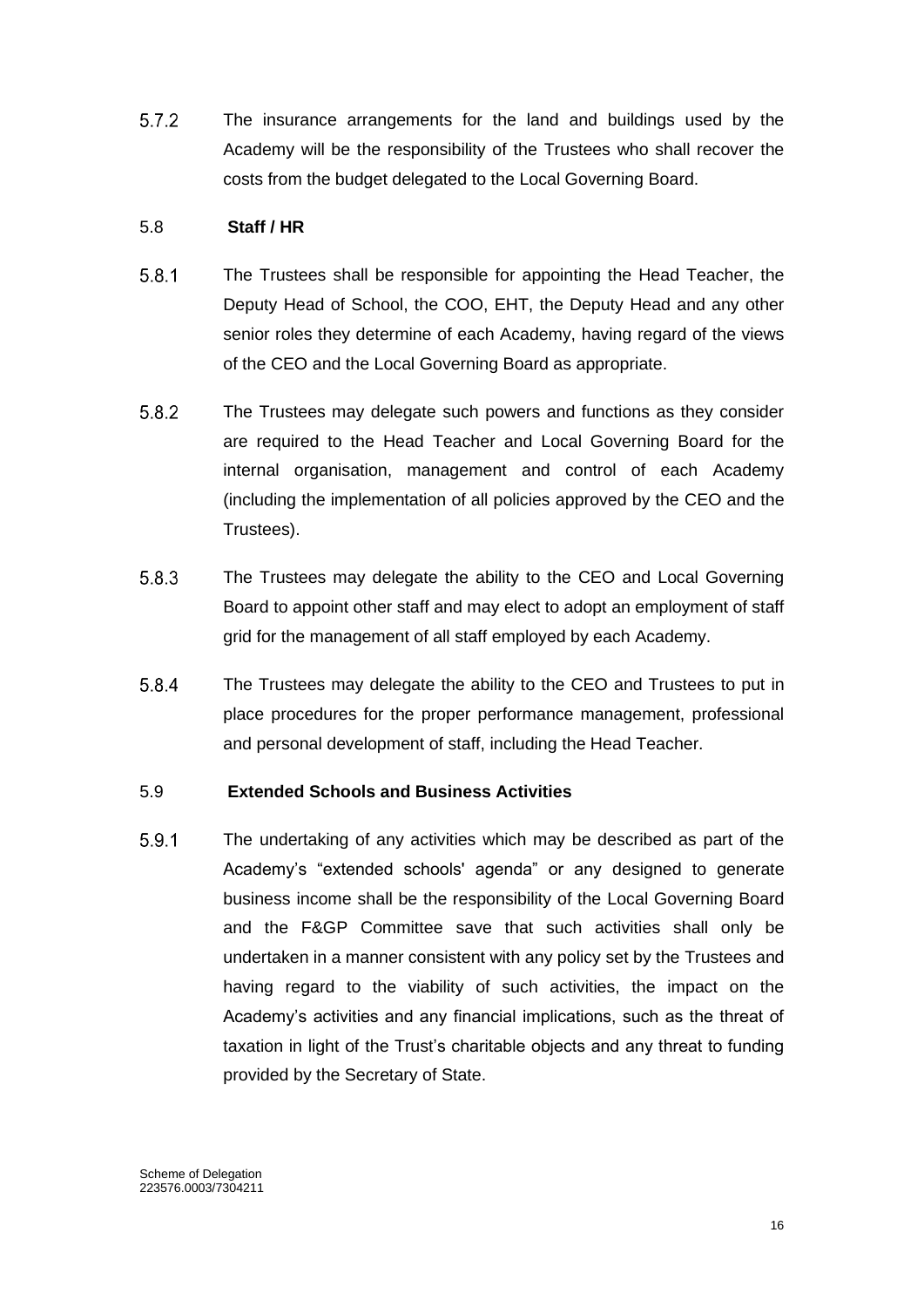### <span id="page-17-0"></span>**6 OPERATIONAL MATTERS**

- 6.1 The Local Governing Board shall comply with the obligations set out in Schedule 3 which deals with the day to day operation of the Local Governing Board.
- 6.2 The Local Governing Board will adopt and will comply with all policies that are approved by the Trustees and adopted by the Trust from time to time (collectively the "**Policies**").
- 6.3 All of the Governors have a duty to act independently and not as agents of those who may have appointed them and will act with integrity, objectivity and honesty in the best interests of the Trust and the Academy and shall be open about decisions and be prepared to justify those decisions except in so far as any matter may be considered confidential.
- 6.4 The Local Governing Board will review its practices on a regular basis, having regard to recommendations made by the CEO and where appropriate the Trustees from time to time, in order to ensure that the governance of the Academy is best able to adapt to the changing educational, political, and legal environment.
- 6.5 The Local Governing Board shall provide such data and information regarding the business of the Academy and the pupils attending the Academy as the Trustees may require from time to time.
- 6.6 The Local Governing Board shall submit to:
- $6.6.1$ any inspections by the CEO and the Trustees; and
- $6.6.2$ any inspections pursuant to section 48 of the Education Act 2005,

to assess how well the Academy is being managed in light of the additional responsibilities and expectations of schools which are academies.

6.7 The Local Governing Board shall work closely with and shall promptly implement any advice or recommendations made by the Trustees in the event that intervention is either threatened or is carried out by the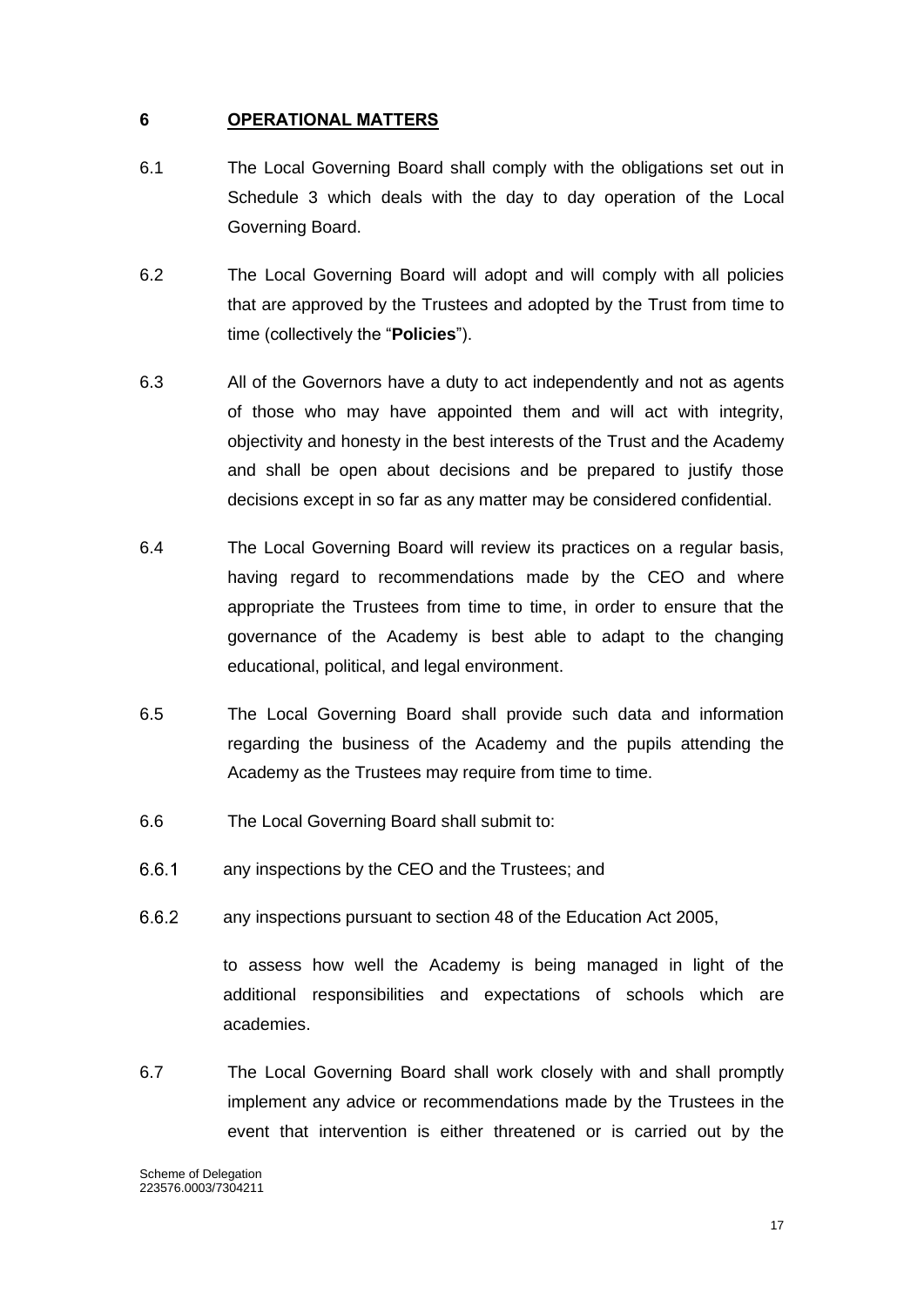Secretary of State or their Ofsted judgement is category 3 or 4 and the Trustees expressly reserve the unfettered right to review or remove any power or responsibility conferred on the Local Governing Board under this Scheme in such circumstances.

# <span id="page-18-0"></span>**7 REVIEW**

- 7.1 This Scheme shall operate from the Effective Date in respect of the named Academy.
- 7.2 Notwithstanding this being the first Scheme to apply in respect of the Academy, the Trustees will have the absolute discretion to review this Scheme at least on an annual basis and to alter any provisions of it.
- 7.3 In considering any material changes to this Scheme or any framework on which it is based, the Trustees will consider the interests of the Trust as a whole.

# <span id="page-18-1"></span>**8 WAIVER**

- 8.1 A waiver of any right or remedy under this Scheme is only effective if given in writing and shall not be deemed a waiver of any subsequent breach or default. A failure or delay by a party to exercise any right or remedy provided under this Scheme or by law shall not constitute a waiver of that or any other right or remedy, nor shall it preclude or restrict any further exercise of that or any other right or remedy.
- 8.2 No single or partial exercise of any right or remedy provided under this Scheme or by law shall preclude or restrict the further exercise of any such right or remedy.

# <span id="page-18-2"></span>**9 SEVERANCE**

9.1 If any provision of this Scheme (or part of any provision) is found by any court or other authority of competent jurisdiction to be invalid, illegal or unenforceable, that provision or part-provision shall, to the extent required, be deemed not to form part of the Scheme, and the validity and enforceability of the other provisions of this Scheme shall not be affected.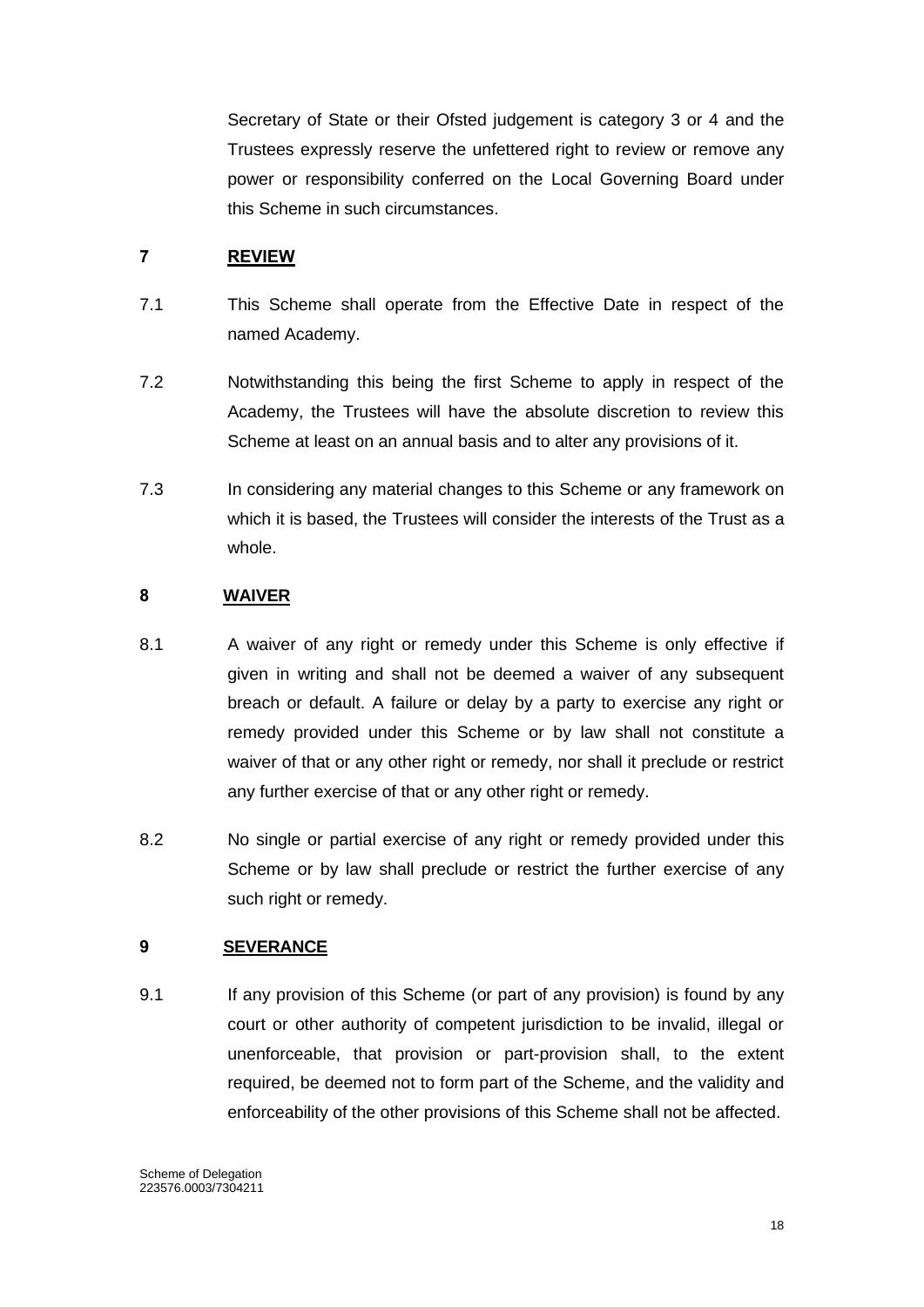9.2 If a provision of this Scheme (or part of any provision) is found to be illegal, invalid or unenforceable, the provision shall apply with the minimum modification necessary to make it legal, valid and enforceable.

### <span id="page-19-0"></span>**10 RIGHTS OF THIRD PARTIES**

A person who is not a party to this Scheme shall not have any rights under or in connection with it.

### <span id="page-19-1"></span>**11 NOTICES**

- 11.1 Any notice given to a party under or in connection with this Scheme shall be in writing and shall be:
- 11.2 delivered by hand or by pre-paid first-class post or other next working day delivery service at the address of the relevant party as stated at the beginning of this Scheme or such other address as the relevant party may provide to the other party in writing from time to time; or
- 11.3 sent by fax to the fax number provided by the relevant party to the other party in writing from time to time.
- 11.4 Any notice shall be deemed to have been received:
- $11.4.1$ if delivered by hand, on signature of a delivery receipt;
- $11.4.2$ if sent by pre-paid first-class post or other next working day delivery service, at 9.00 am on the second Business Day after posting; and
- 11.4.3 if sent by fax, at 9.00 am on the next Business Day after transmission.
- 11.5 For the avoidance of doubt, "writing" shall not include e-mail for the purposes of this clause.

#### <span id="page-19-2"></span>**12 GOVERNING LAW AND JURISDICTION**

12.1 This Scheme and any dispute or claim arising out of or in connection with it or its subject matter or formation (including non-contractual disputes or claims), shall be governed by, and construed in accordance with, the laws of England and Wales.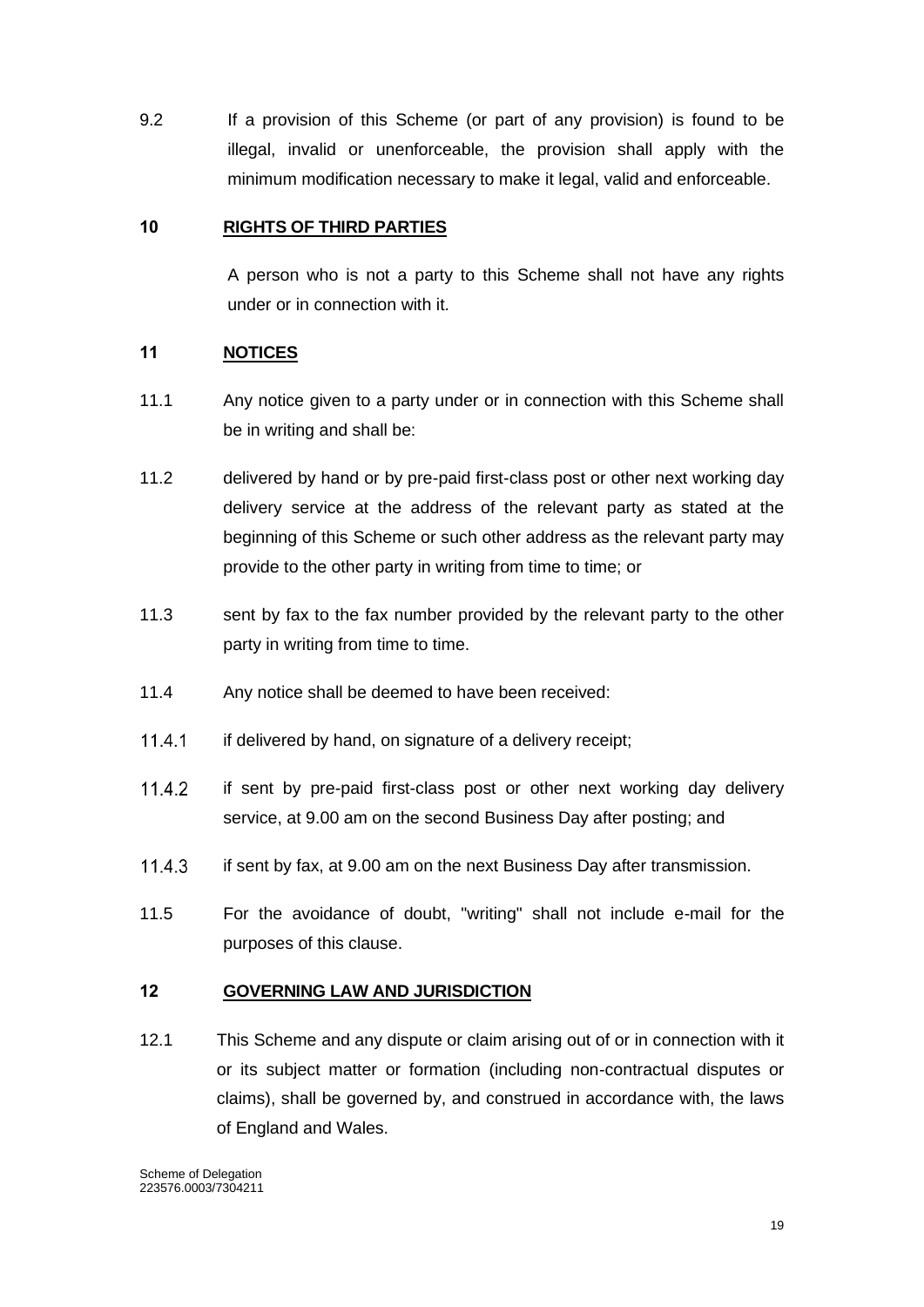12.2 The parties irrevocably agree that the courts of England and Wales shall have exclusive jurisdiction to settle any dispute or claim that arises out of or in connection with this Scheme or its subject matter or formation (including non-contractual disputes or claims).

This Scheme has been entered into as a Deed on the date stated at the beginning of it.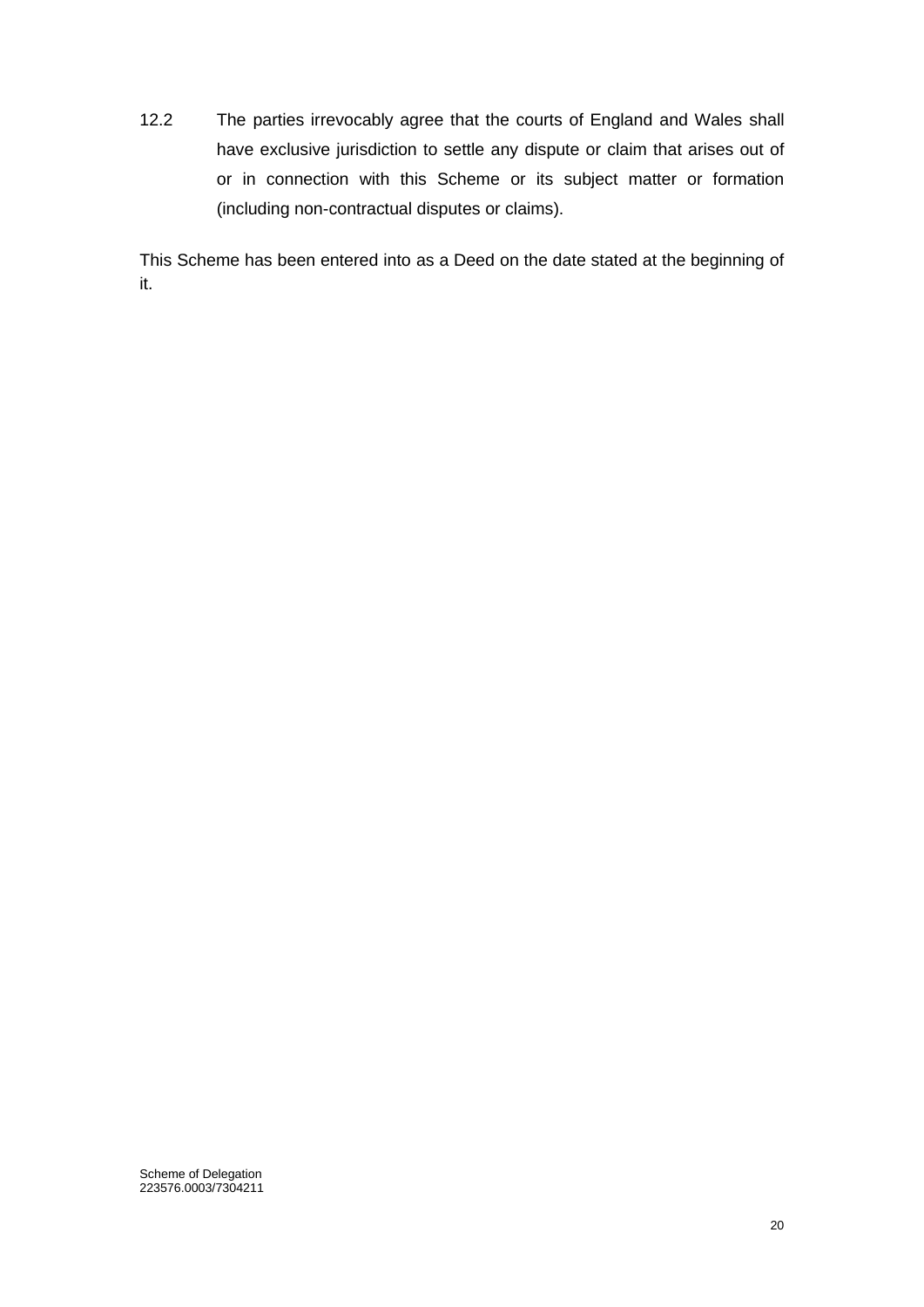# **SCHEDULE 1**

## **LIST OF GOVERNORS**

<span id="page-21-0"></span>Gary Gentle (chair) Revinder Kaur Laura Malsbury Natalie Boys Ryan Horton Gill Morris Tanith Wilson Jennifer Perks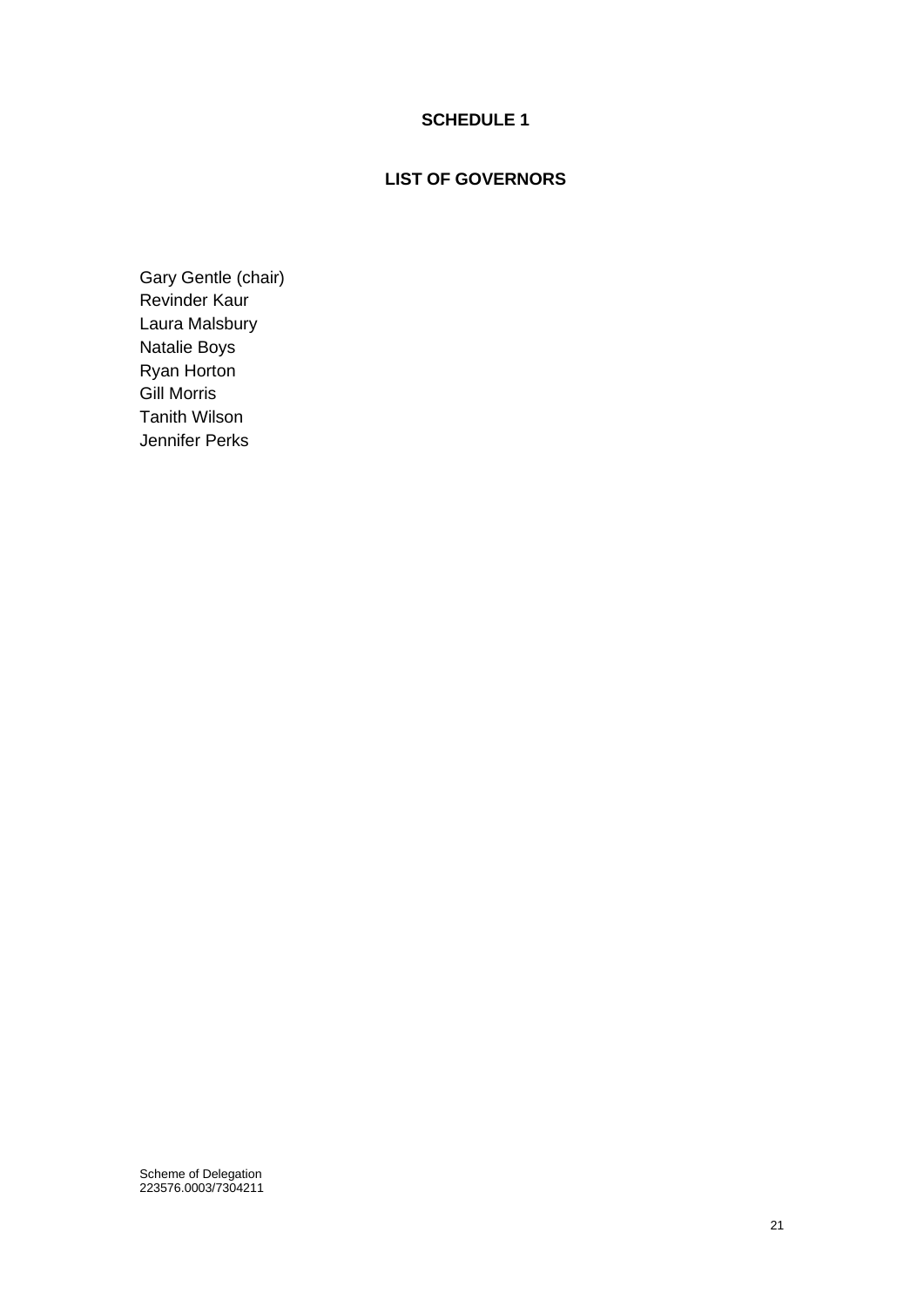# **SCHEDULE 2**

# <span id="page-22-0"></span>**DEED OF ADHERENCE TO BE EXECUTED BY EACH GOVERNOR**

# **ON BEING APPOINTED (PURSUANT TO CLAUSE 4.1.5)**

[*Date*]

# **[NAME OF ACADEMY]**

**DEED OF ADHERENCE**

**BETWEEN**

**THE COMPANY**

**AND** 

**[***NAME OF EACH SUBSEQUENT GOVERNOR APPOINTEE***]**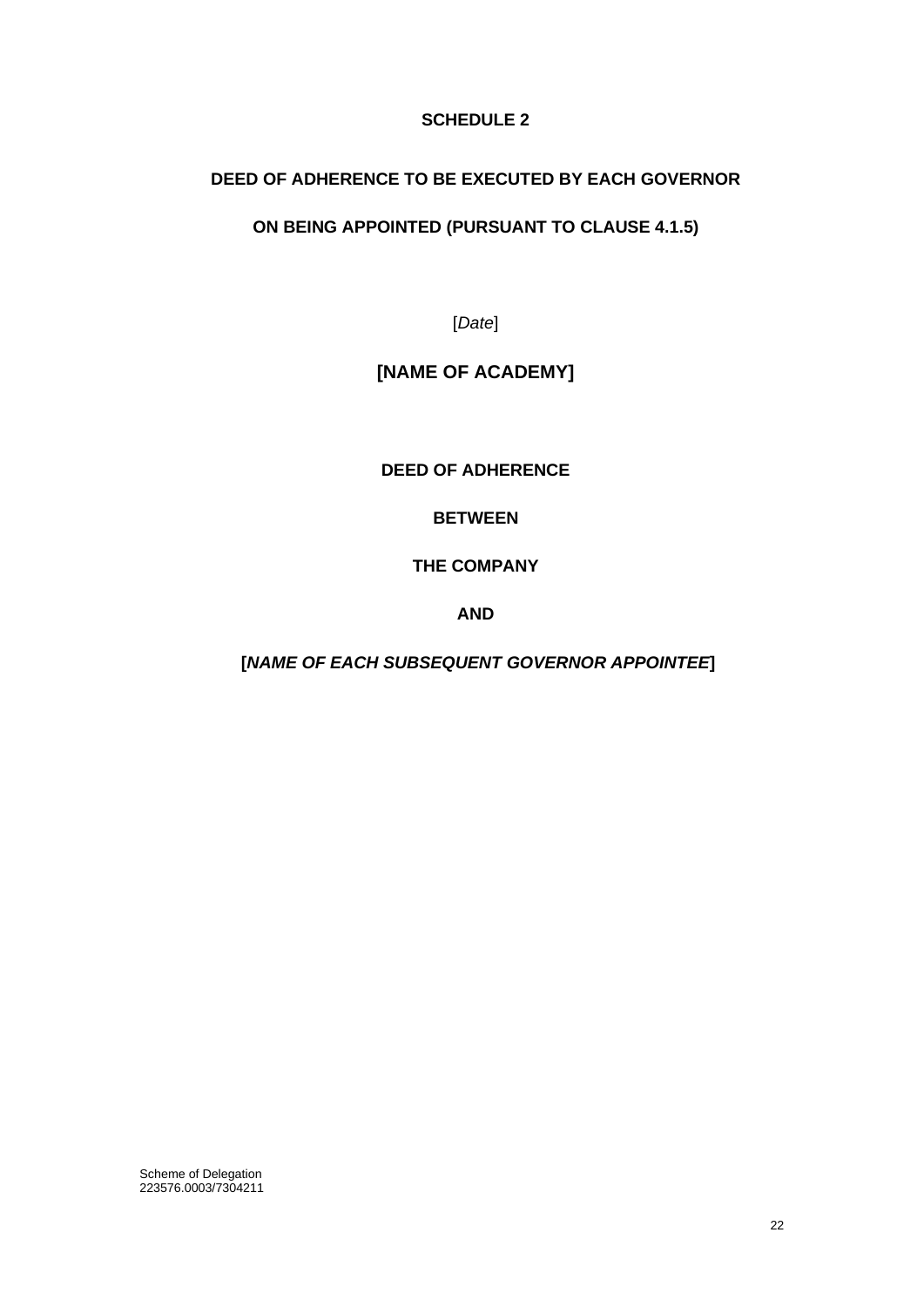# **THIS DEED** is dated [*insert date*]

# **PARTIES**

- (1) **SHINE ACADEMIES** incorporated and registered in England and Wales with company number [COMPANY REGISTERED NUMBER] whose registered office is at [REGISTERED OFFICE ADDRESS OF MULTI ACADEMY TRUST] (the "**Company**"); and
- (2) **[***Name of the new Governor***].**

# **BACKGROUND**

(A) [*Name of the new Governor*] [is nominated] [is appointed] [has been duly elected] as a [Staff] [Parent] Governor for [name of Academy] [under the provisions of [4.2.1], [4.2.2], [4.2.3] or [4.2.4] of that Academy's Scheme].

# 1. **AGREED TERMS**

### 1.1 **Interpretation**

1.1.1. Words and expressions used in this deed shall, unless the context expressly requires otherwise, have the meaning given to them in, and be interpreted in accordance with, the Scheme.

#### 1.2 **Adherence to the Scheme**

- 1.2.1 [*Name of new Governor*] hereby:
- 1.2.1.1 confirms [he/she] [is nominated][is appointed][has been duly elected] as a [Staff/Parent] Governor for [name of Academy] and accepts and is willing and able to fulfil the duties of that office;
- 1.2.1.2 acknowledges to the Company that [he/she] has been provided with, has read, and understood the terms of:
- 1.2.1.2.1 the Articles;
- 1.2.1.2.2 the Master Funding Agreement;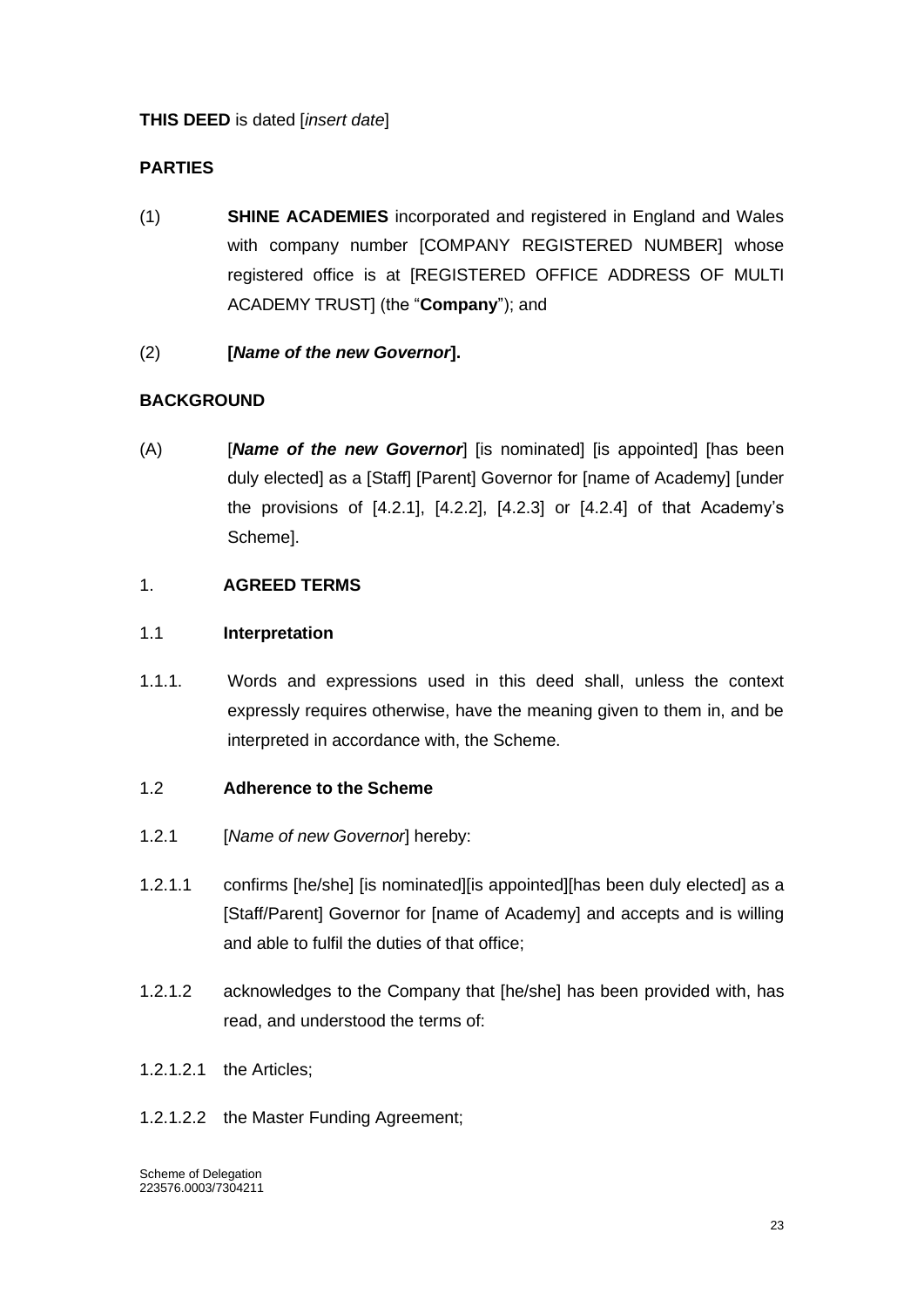### 1.2.1.2.3 the Supplemental Funding Agreement applicable to the Academy;

- 1.2.1.2.4 [the Church Supplemental Agreement];
- 1.2.1.2.5 the Scheme of Delegation for the Academy ("the **Scheme**"); and
- 1.2.1.2.6 *[list policies*];
- 1.2.2 undertakes to the Company to comply with the terms of the documents listed above throughout the term of [his/her] appointment as a Governor for the Academy and shall carry out and comply with the policies, directions and instructions issued by the Trustees and not, whether by any act or omission, breach or to do anything to put the Trustees in breach of their obligations under the Articles and/or the Relevant Funding Agreement insofar as their terms are applicable to the Academy.

#### 1.3 **Variation of the Scheme**

1.3.1 Schedule 1 to the Scheme (the list of Governors from time to time) shall be amended as set out in Schedule 1 to this deed. All other terms of the Scheme shall be unaffected by this deed and the Scheme shall remain in full force and effect.

#### 1.4 **Governing Law and Jurisdiction**

- 1.4.1 This deed and any disputes or claims arising out of or in connection with its subject matter or formation (including non-contractual disputes or claims) shall be governed by and construed in accordance with the laws of England and Wales.
- 1.4.2 The parties irrevocably agree that the courts of England and Wales have exclusive jurisdiction to settle any dispute or claim that arises out of or in connection with this agreement, its subject matter or formation (including non-contractual disputes or claims).

This document has been executed as a deed and is delivered and takes effect on the date stated at the beginning of it.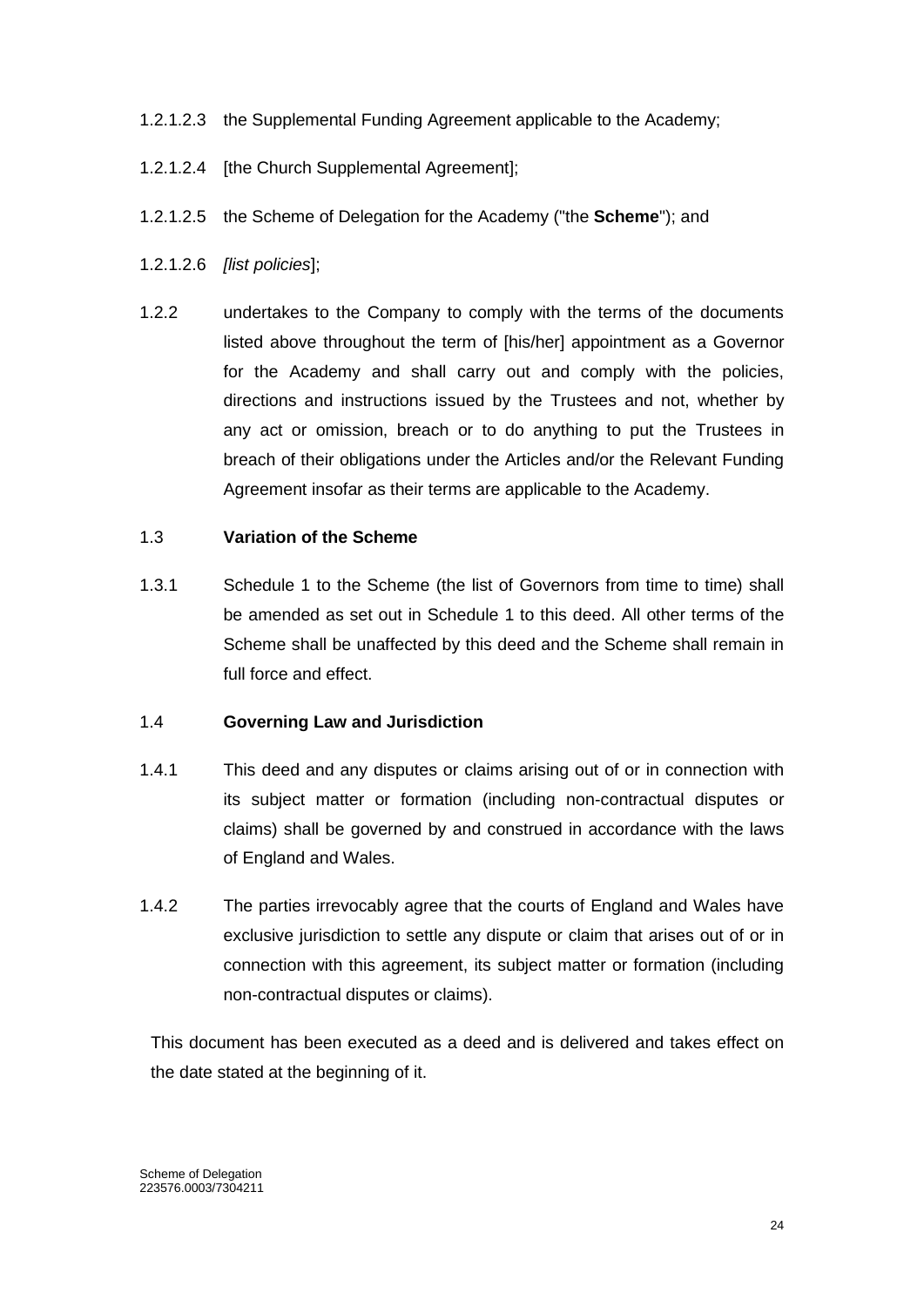## **SCHEDULE 1 TO DEED OF ADHERENCE**

### **LIST OF GOVERNORS FROM THE DATE OF THE DEED**

[*Insert List*]

This Deed of Adherence is signed as a **DEED** by:

[*Name of Governor*]

Signature of Governor

………………………………………………………..

Name of Governor

………………………………………………………..

In the presence of a witness:

Name of Witness

………………………………………………………..

Signature of Witness

………………………………………………………..

Address of Witness

………………………………………………………..

………………………………………………………..

………………………………………………………..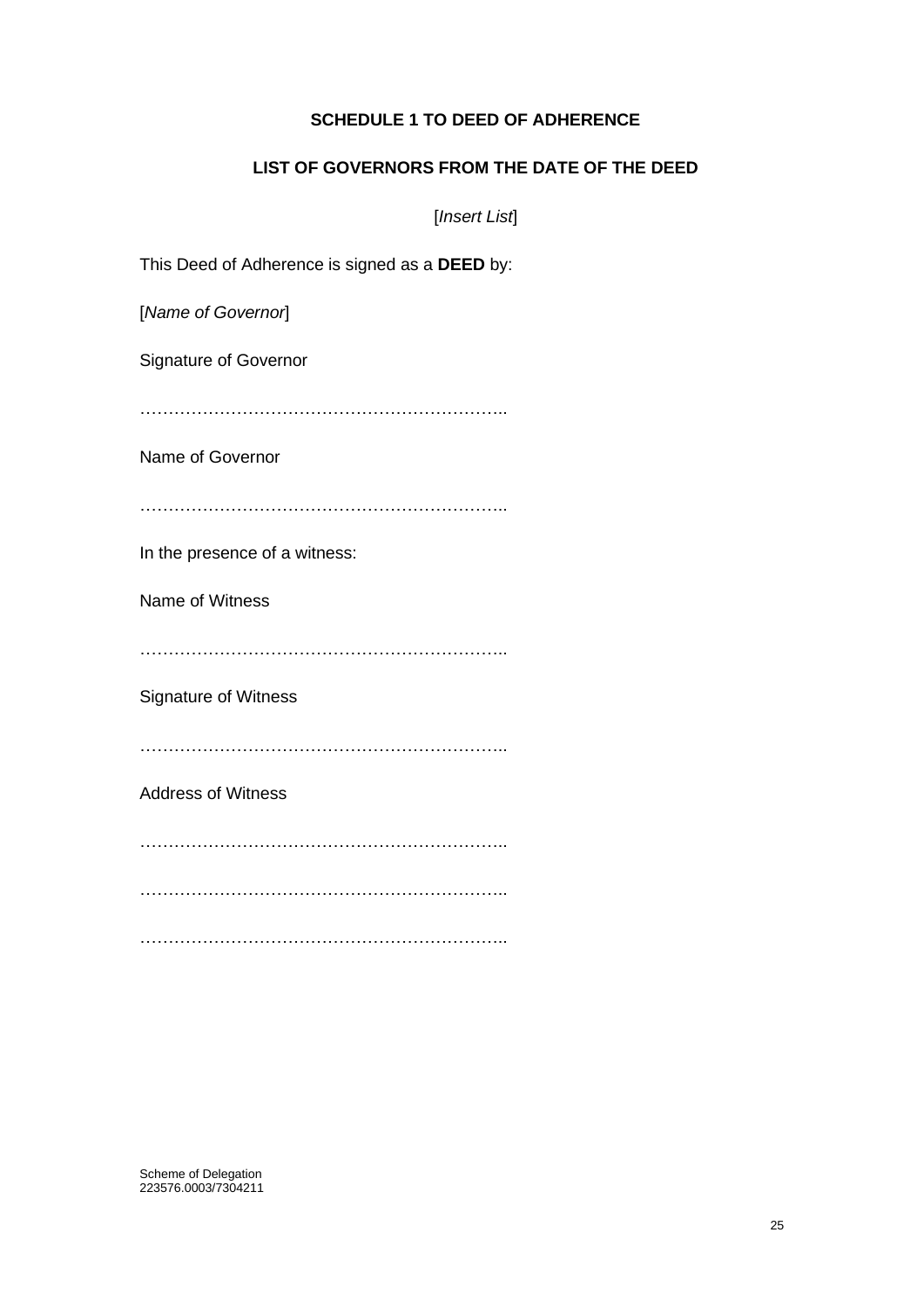# **SCHEDULE 3**

# **FUNCTIONING OF THE LOCAL GOVERNING BOARD**

# <span id="page-26-1"></span><span id="page-26-0"></span>1. **CHAIRPERSON & VICE-CHAIRPERSON OF THE LOCAL GOVERNING BOARD**

- 1.1 The Trustees shall appoint the Chairperson of the Local Governing Board (the "**Chairperson**") having regard to skills and the rule of the Local Governing Board. The term of the appointment may be between 1 and 4 years to be determined by the Trustees at the time of election.
- 1.2 The Chairperson may at any time resign his office by giving notice in writing to the Local Governing Board.
- 1.3 The Trustees may remove the Chairperson from office by passing a board resolution with a simple majority, provided that it is in the best interests of the Trust to do so.
- 1.4 The Local Governing Board shall appoint the Vice-Chairperson of the Local Governing Board (the "**Vice-Chairperson**"), having regard to skills and the views of the Trustees. The term of the appointment may be between 1 and 4 years to be determined by the Trustees at the time of election.
- 1.5 The Vice-Chairperson may at any time resign his office by giving notice in writing to the Local Governing Board.
- 1.6 The Trustees may remove the Vice-Chairperson from office by passing a board resolution with a simple majority, provided that it is in the best interests of the Trust to do so.

# <span id="page-26-2"></span>2. **CONFLICTS OF INTEREST**

2.1 Any member of the Local Governing Board who has or can have any direct or indirect duty or personal interest (including but not limited to any Personal Financial Interest) which conflicts or may conflict with his duties as a member of the Local Governing Board shall disclose that fact to the Chairperson as soon as he becomes aware of it. A person must absent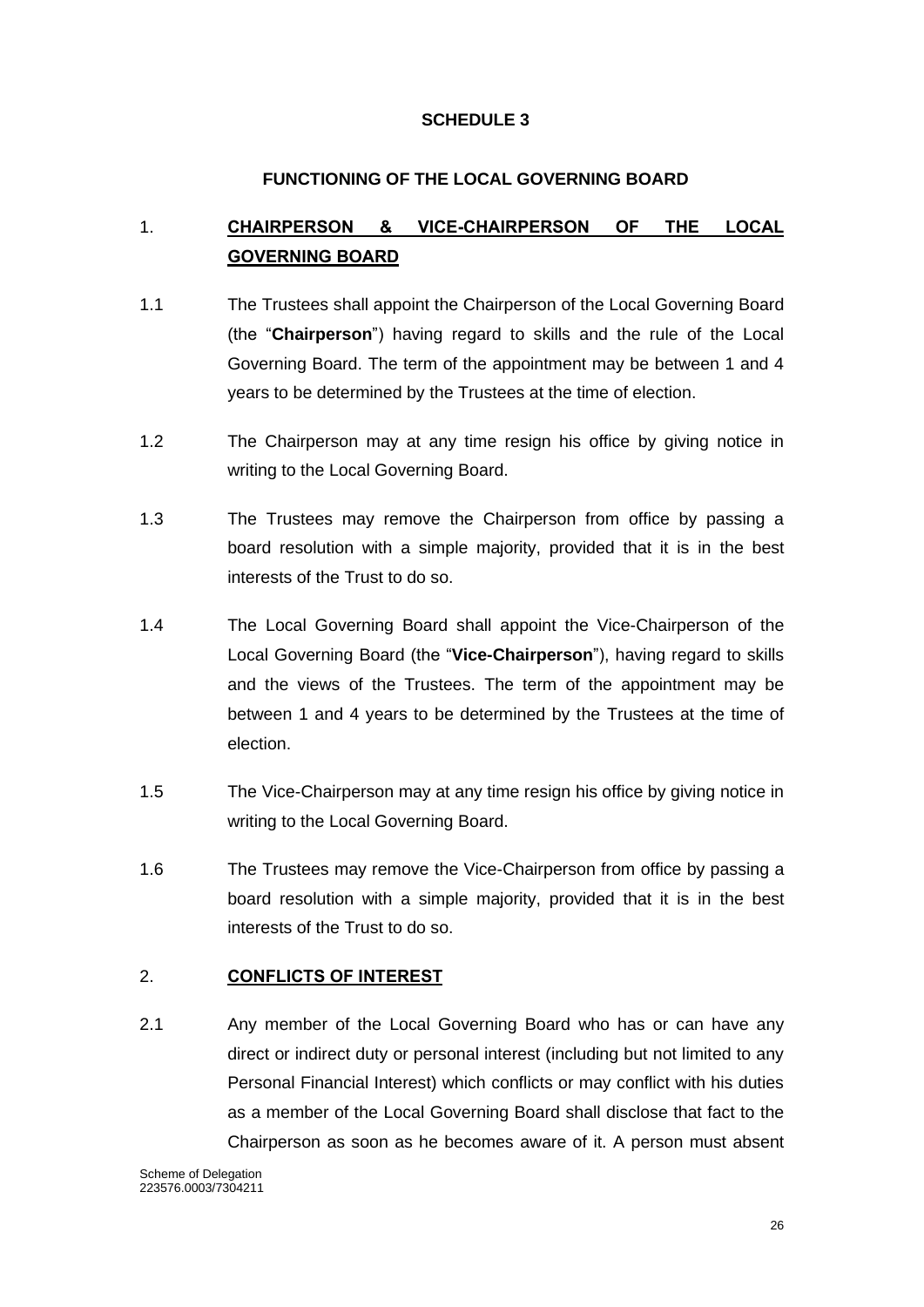himself from any discussions of the Local Governing Board in which it is possible that a conflict will arise between his duty to act solely in the interests of the Academy and any duty or personal interest (including but not limited to any Personal Financial Interest).

- 2.2 For the purpose of paragraph 2.1, a person has a Personal Financial Interest if he is in the employment of the Trust or is in receipt of remuneration or the provision of any other benefit directly from the Trust or in some other way is linked to the Trust or the Academy.
- 2.3 Any disagreement between the members of the Local Governing Board and the Head Teacher or any subcommittee of the Local Governing Board shall be referred to the Trustees for their determination.

# <span id="page-27-0"></span>3. **THE MINUTES**

- 3.1 The minutes of the proceedings of a meeting of the Local Governing Board shall be drawn up and entered into a book kept for this purpose by the person authorised to keep the minutes of the Local Governing Board; and shall be signed (subject to the approval of the members of the Local Governing Board) at the same or next subsequent meeting by the person acting as Chairperson thereof. The minutes shall include a record of:
- 3.1.1 All appointments of officers made by the Local Governing Board; and
- 3.1.2 All proceedings at meetings of the Local Governing Board and of committees of the Local Governing Board including the names of all persons present at each such meeting.
- 3.2 The Chairperson shall ensure that copies of minutes of all meetings of the Local Governing Board (and such of the subcommittees as the Trustees shall from time to time notify) shall be provided to the Trustees.

#### <span id="page-27-1"></span>4. **COMMITTEES**

4.1 The Trustees may create such subcommittees of the Trustees as they see fit to ensure that the Trust and the Local Governing Board are managed and operate in an effective manner including but not limited to a subcommittee for Audit and Risk, Finance and General Purposes, Health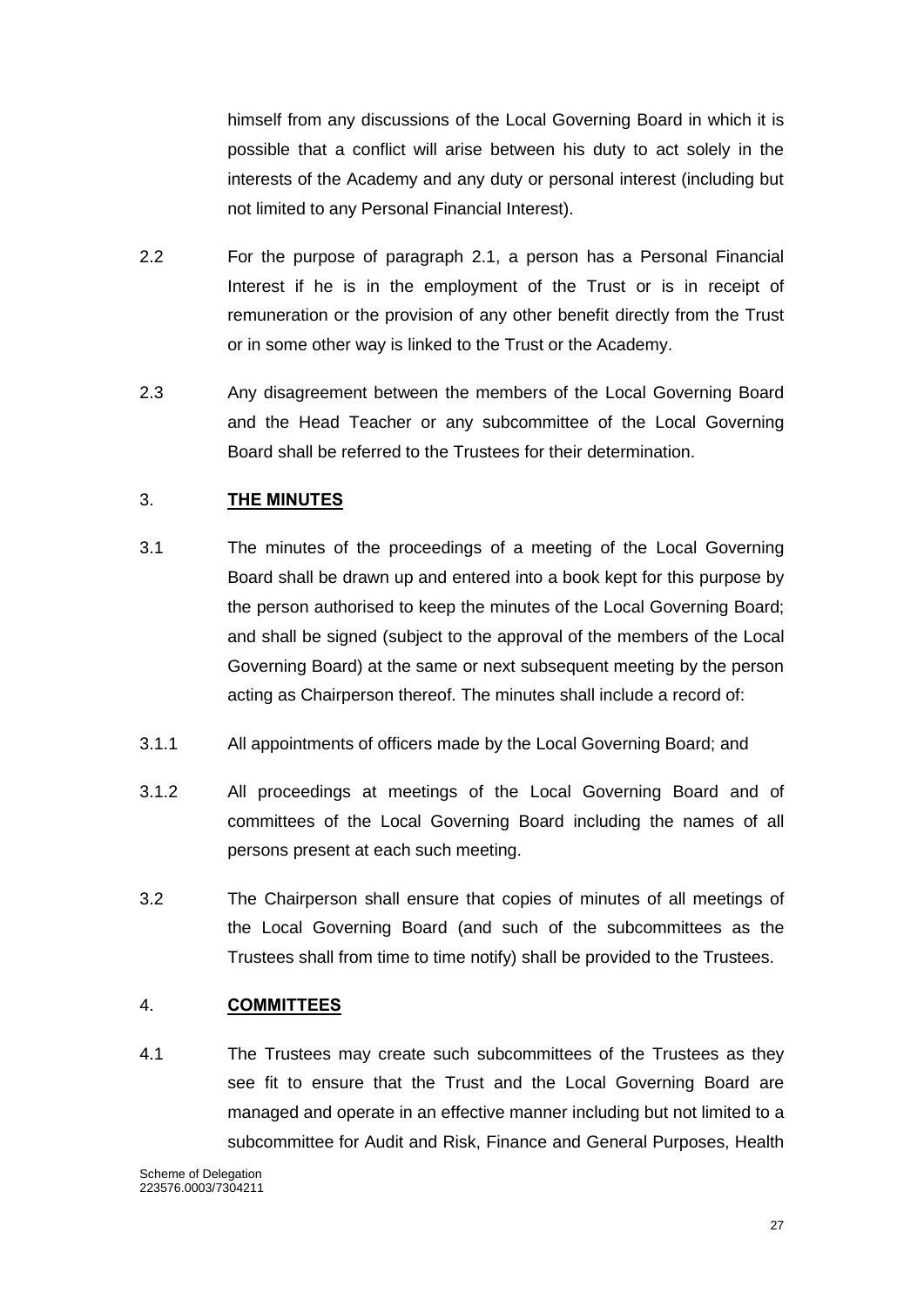and Safety, Safeguarding, Premises, Staff, Performance and Standards.

- 4.2 The Trustees may elect an interim advisory board that shall, at its discretion, determine the constitution, membership and proceedings of the Local Governing Board and any subcommittee. The establishment, terms of reference, constitution and membership of any subcommittee shall be reviewed by the Trustees and the interim advisory board at least once in every six months.
- 4.3 The Trustees will regularly review the performance of the Academy and will make such recommendations and take such actions as it deems appropriate, as permitted by law, to ensure that the standards of the Academy improve.
- 4.4 Any dispute in relation to clauses 4.2 or 4.3 above shall be determined by the Trustees, in their absolute discretion, acting in accordance with the best interests of the Trust as a whole.
- 4.5 The Trustees may require the Local Governing Board to create subcommittees to perform its functions including curriculum and Health and Safety and Safeguarding.

# <span id="page-28-0"></span>5. **DELEGATION**

Where any power or function of the Trustees or the Local Governing Board is exercised by any subcommittee, any Trustee or member of the Local Governing Board, the Head Teacher or any other holder of an executive office, that person or subcommittee shall report to the Local Governing Board in respect of any action taken or decision made with respect to the exercise of that power or function at the meeting of the Local Governing Board immediately following the taking of the action or the making of the decision.

#### <span id="page-28-1"></span>6. **MEETINGS OF THE LOCAL GOVERNING BOARD**

- 6.1 Subject to this Scheme, the Local Governing Board may regulate its proceedings as the members of the Local Governing Board think fit.
- Scheme of Delegation 223576.0003/7304211 6.2 The Local Governing Board shall meet at least three times in every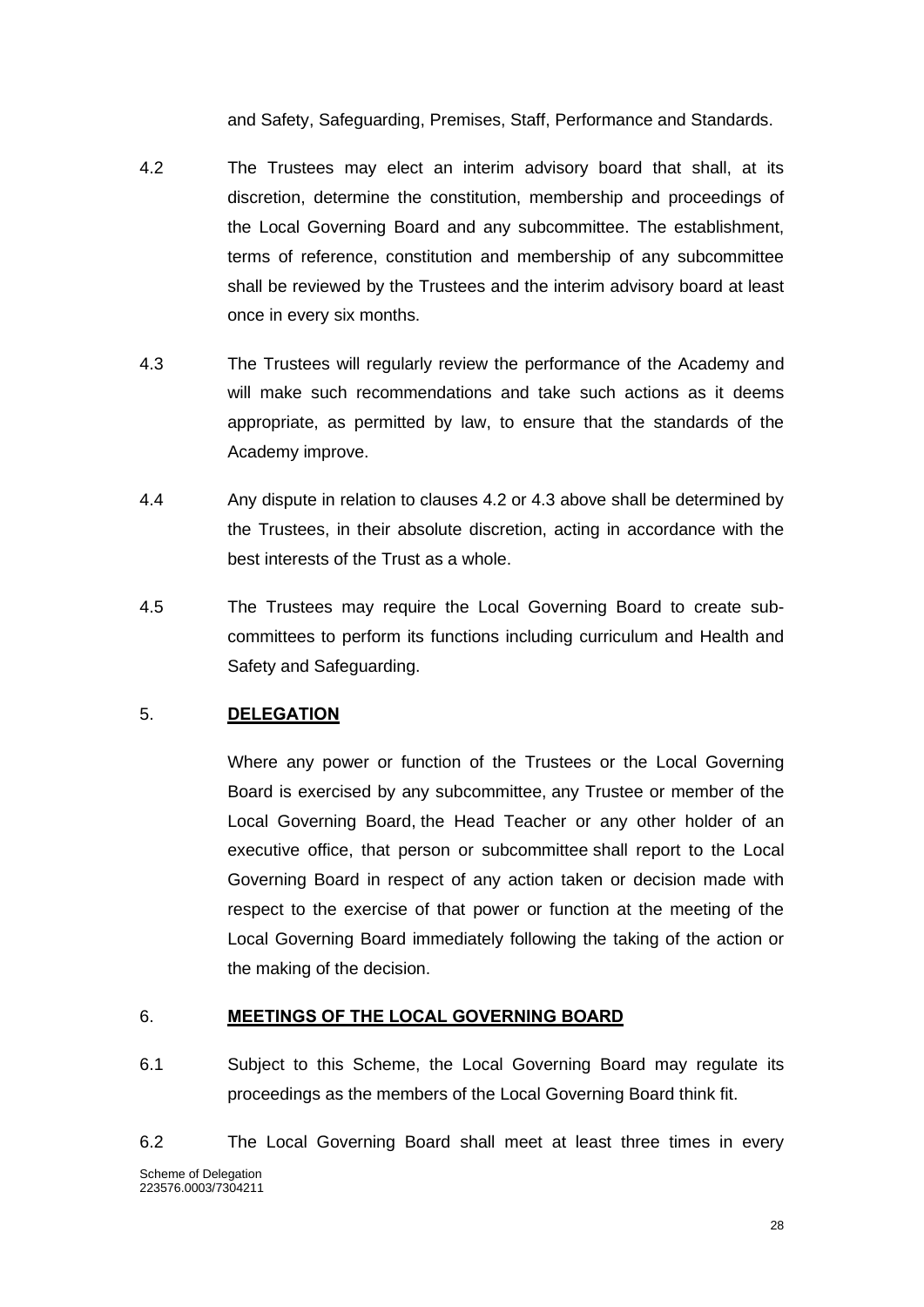school year. Meetings of the Local Governing Board shall be convened by the clerk to the Local Governing Board. In exercising his functions under this Scheme the clerk shall comply with any direction:

- 6.2.1 given by the Trustees;
- 6.2.2 given by the CEO;
- 6.2.3 the F&GP; or
- 6.2.4 given by the Chairperson of the Local Governing Board, in so far as such direction is not inconsistent with any direction given as mentioned in clause 6.2.1 and 6.2.2 above;
- 6.3 Each member of the Local Governing Board shall be given at least seven clear days before the date of a meeting:
- 6.3.1 notice in writing thereof, signed by the clerk, and sent to each member of the Local Governing Board at the address provided by each member from time to time; and
- 6.3.2 A copy of the agenda for the meeting,

provided that where the Chairperson so determines, on the ground that there are matters demanding urgent consideration, it shall be sufficient if the written notice of a meeting, and the copy of the agenda thereof are given within such shorter period as he directs.

- 6.4 The convening of a meeting and the proceedings conducted thereat shall not be invalidated by reason of any individual not having received written notice of the meeting or a copy of the agenda thereof.
- 6.5 A resolution to rescind or vary a resolution carried at a previous meeting of the Local Governing Board shall not be proposed at a meeting of the Local Governing Board unless the consideration of the rescission or variation of the previous resolution is a specific item of business on the agenda for that meeting.
- 6.6 A meeting of the Local Governing Board shall be terminated forthwith if: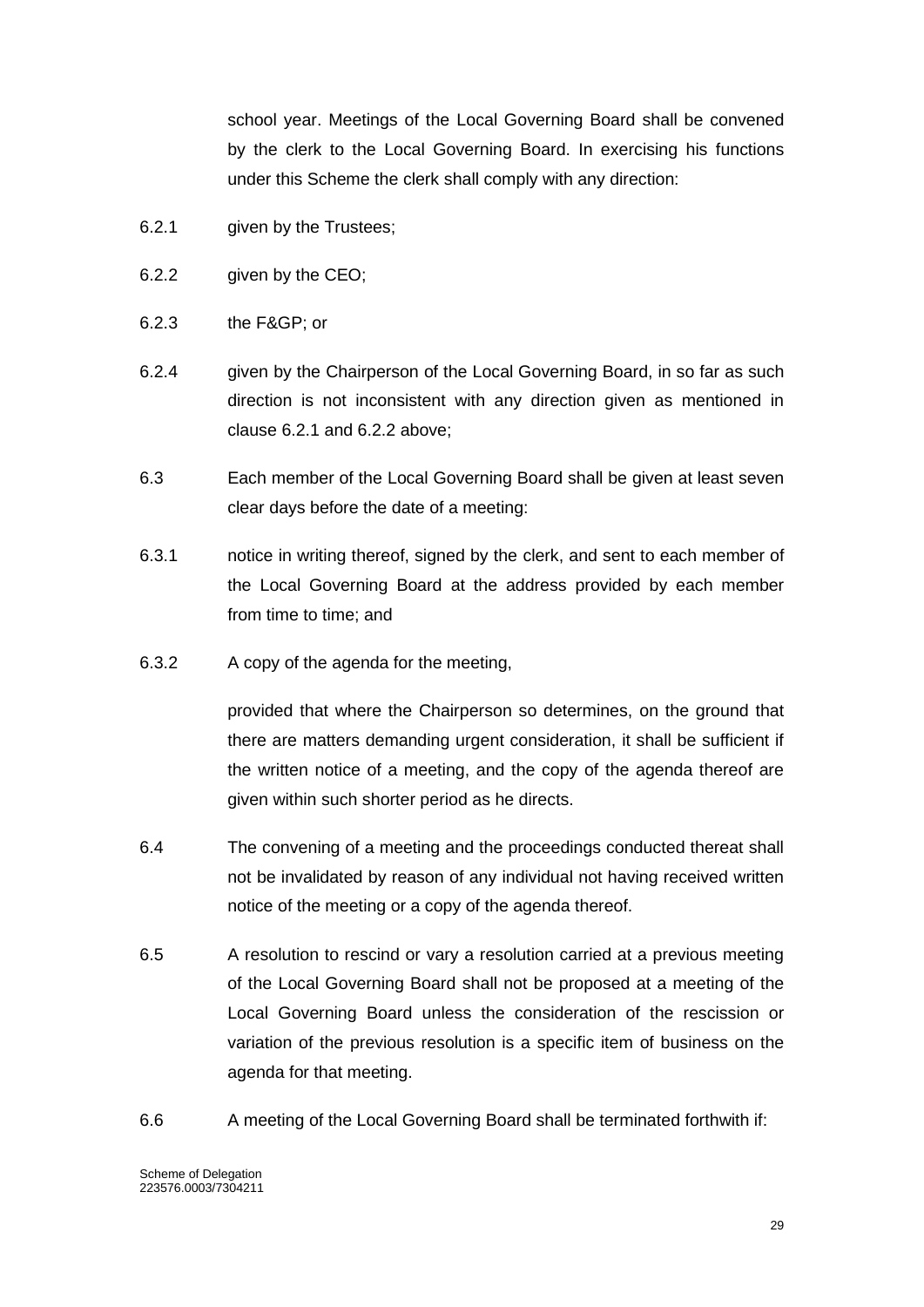- 6.6.1 the Governors so resolve; or
- 6.6.2 the number of members present ceases to constitute a quorum for a meeting of the Local Governing Board in accordance with clause 6.9 of this Schedule 3.
- 6.7 Where in accordance with clause 6.6 of this Schedule 3 a meeting is not held or is terminated before all the matters specified as items of business on the agenda for the meeting have been disposed of, a further meeting shall be convened by the clerk as soon as is reasonably practicable, but in any event within fourteen days of the date on which the meeting was originally to be held or was so terminated.
- 6.8 Where the Local Governing Board resolves in accordance with clause 6.7 of this Schedule 3 to adjourn a meeting before all the items of business on the agenda have been disposed of, the Local Governing Board shall before doing so determine the time and date at which a further meeting is to be held for the purposes of completing the consideration of those items, and they shall direct the clerk to convene a meeting accordingly.
- 6.9 The quorum for a meeting of the Local Governing Board, and any vote on any matter thereat, shall be any three of the members of the Local Governing Board, or, where greater, any one third (rounded up to a whole number) of the total number of persons holding office on the Local Governing Board at the date of the meeting.
- 6.10 The Local Governing Board may act notwithstanding any vacancies on its board, but, if the number of persons serving is less than the number fixed as the quorum, the continuing persons may act only for the purpose of filling vacancies or of calling a general meeting.
- 6.11 Subject to this Scheme, every question to be decided at a meeting of the Local Governing Board shall be determined by a majority of the votes of the persons present and entitled to vote on the question. Every member of the Local Governing Board shall have one vote.
- 6.12 Where there is an equal division of votes, the Chairperson of the meeting shall have a casting vote in addition to any other vote he may have.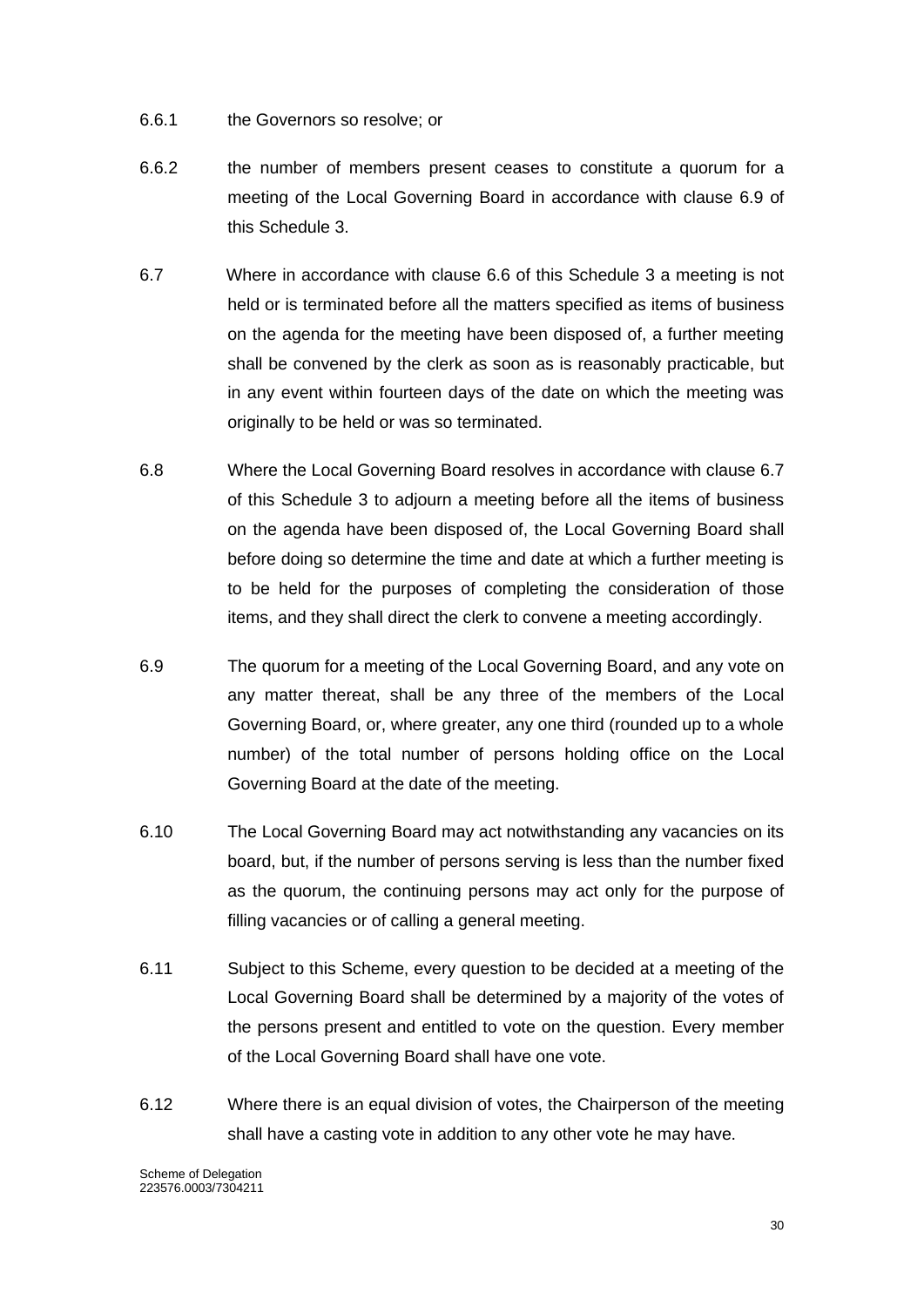- 6.13 The proceedings of the Local Governing Board shall not be invalidated by:
- 6.13.1 any vacancy on the board; or
- 6.13.2 any defect in the election, appointment or nomination of any person serving on the Local Governing Board.
- 6.14 A resolution in writing, signed by all the persons entitled to receive notice of a meeting of the Local Governing Board or of a subcommittee of the Local Governing Board, shall be valid and effective as if it had been passed at a meeting of the Local Governing Board or (as the case may be) a subcommittee of the Local Governing Board duly convened and held. Such a resolution may consist of several documents in the same form, each signed by one or more of the members of the Local Governing Board and may include an electronic communication by or on behalf of the Local Governing Board indicating his or her agreement to the form of resolution providing that the member has previously notified the Local Governing Board in writing of the email address or addresses which the member will use.
- 6.15 Subject to clause 6.16 below, the Local Governing Board shall ensure that a copy of:
- 6.15.1 the agenda for every meeting of the Local Governing Board;
- 6.15.2 the signed minutes of every such meeting; and
- 6.15.3 any report, document or other paper considered at any such meeting subject to any applicable confidentiality laws,

are, as soon as is reasonably practicable, made available at the Academy to persons wishing to inspect them.

- 6.16 There may be excluded from any item required to be made available in pursuance of clause 6.15 above, any material relating to:
- 6.16.1 a named teacher or other person employed, or proposed to be employed, at the Academy;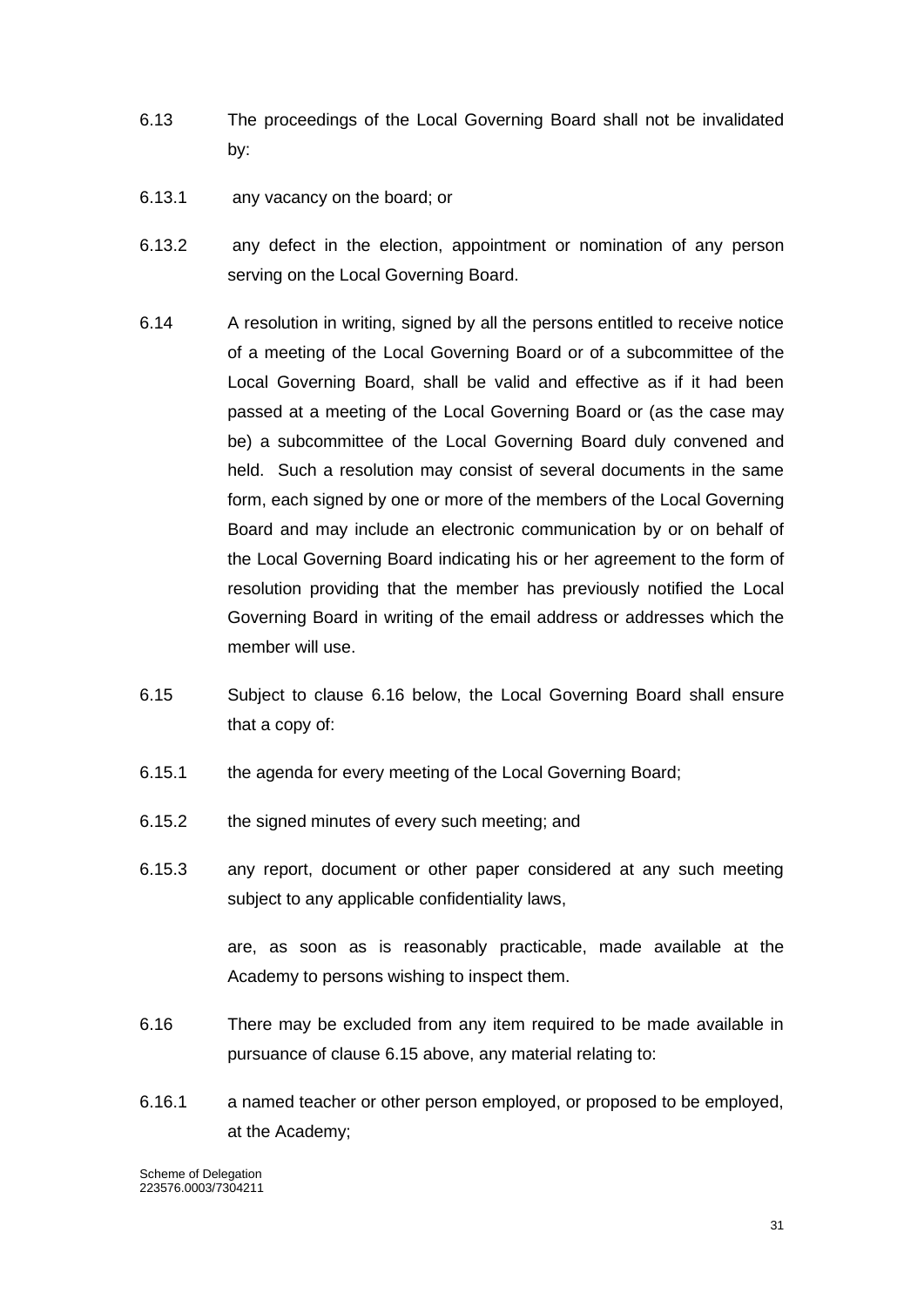- 6.16.2 a named pupil at, or candidate for admission to, the Academy; and
- 6.16.3 any matter which, by reason of its nature, the Local Governing Board is satisfied should remain confidential.
- 6.17 Any member of the Local Governing Board shall be able to participate in meetings of the Local Governing Board by telephone or video conference provided that:
- 6.17.1 he has given notice of his intention to do so detailing the telephone number on which he can be reached and/or appropriate details of the video conference suite from which he shall be taking part at the time of the meeting at least 48 hours before the meeting; and
- 6.17.2 the Local Governing Board has access to the appropriate equipment if after all reasonable efforts it does not prove possible for the person to participate by telephone or video conference the meeting may still proceed with its business provided it is otherwise quorate.

### <span id="page-32-0"></span>7. **INDEMNITY**

Subject to the provisions of the Companies Act 2006, every Governor or other officer or auditor of the Trust acting in relation to the Academy shall be indemnified out of the assets of the Trust against any liability incurred by him in that capacity in defending any proceedings, whether civil or criminal, in which judgment is given in favour or in which he is acquitted or in connection with any application in which relief is granted to him by the court from liability for negligence, default, breach of duty or breach of trust in relation to the affairs of the Trust.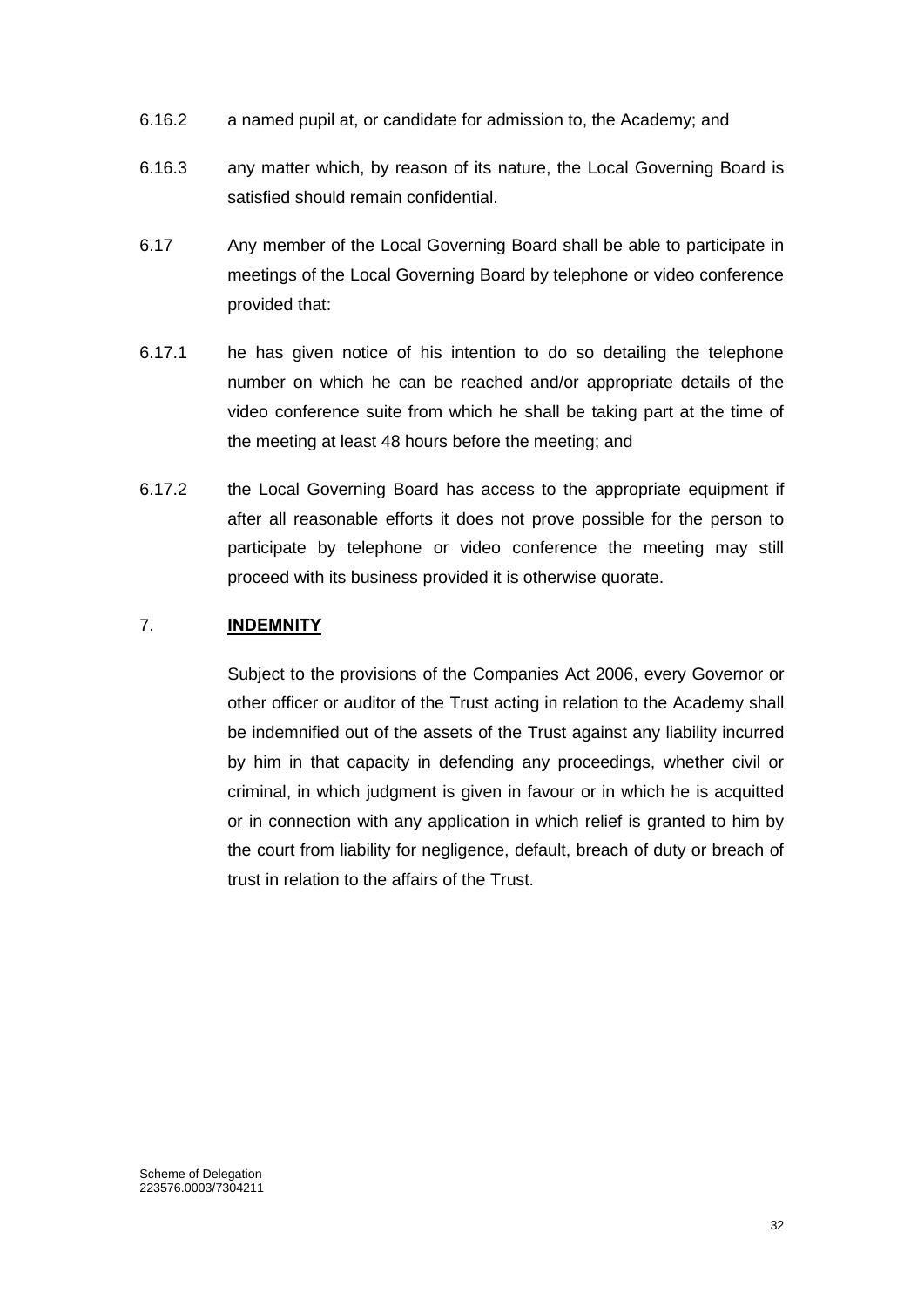<span id="page-33-0"></span>**ANNEXURE 1**

**ARTICLES**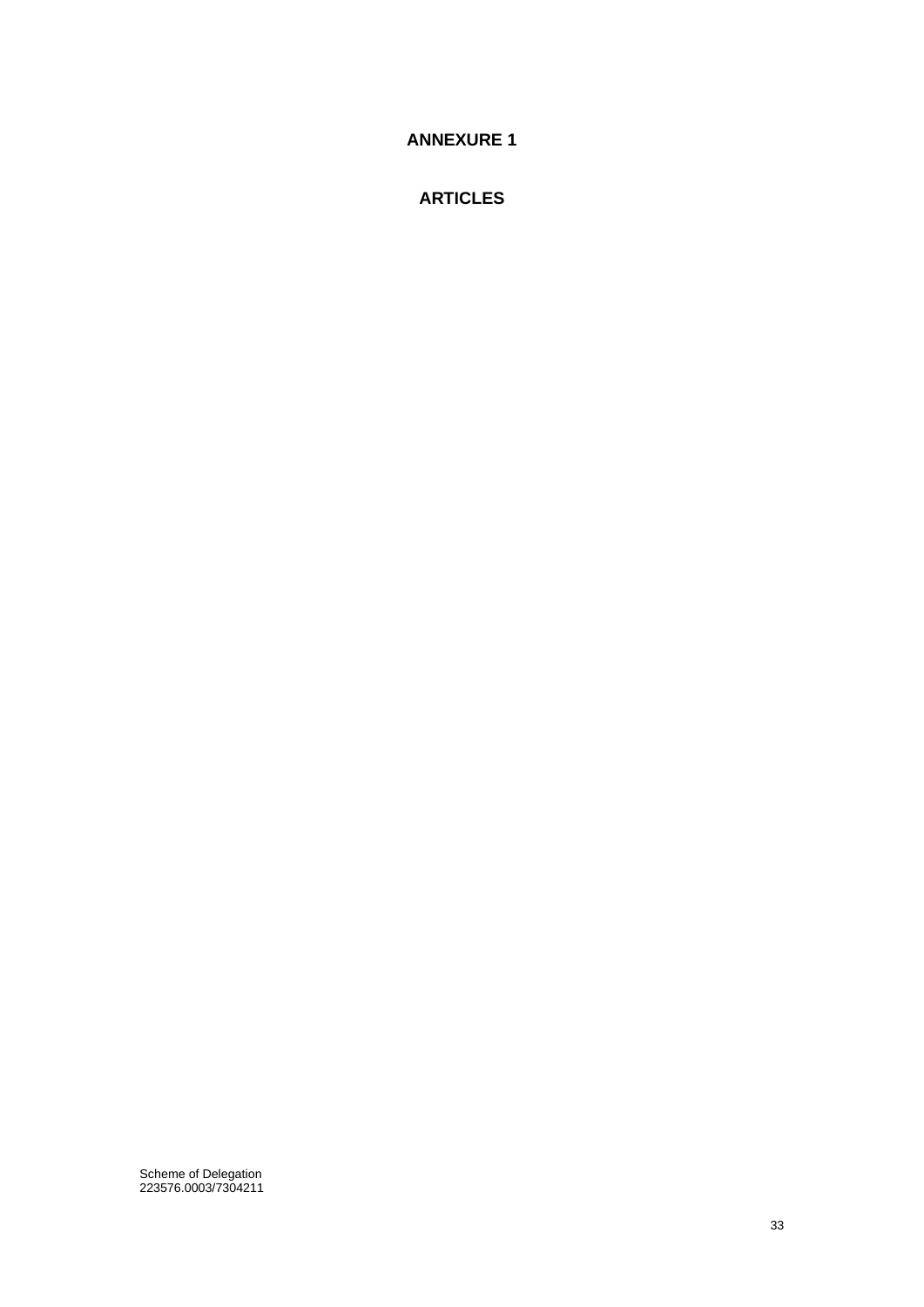# **ANNEXURE 2**

# <span id="page-34-0"></span>**MASTER FUNDING AGREEMENT**